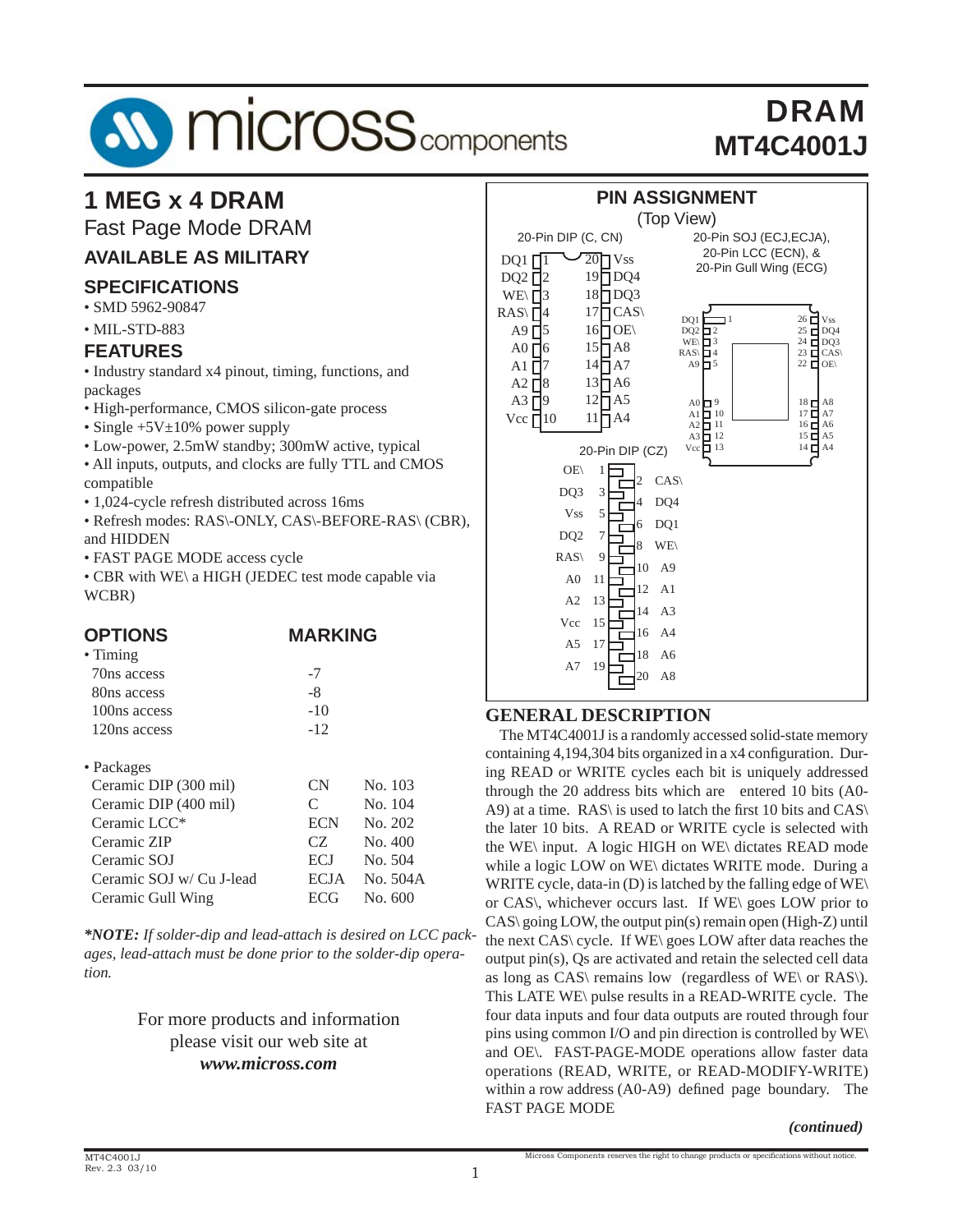

### **GENERAL DESCRIPTION (cont.)**

cycle is always initiated with a row address strobe-in by RAS\ followed by a column address strobed-in by CAS\. CAS\ may be toggled-in by holding RAS\ LOW and strobing-in different column addresses, thus executing faster memory cycles. Returning RAS\ HIGH terminates the FAST PAGE MODE operation.

 Returning RAS\ and CAS\ HIGH terminates a memory cycle and decreases chip current to a reduced standby level. Also, the chip is preconditioned for the next cycle during the RAS\ HIGH time. Memory cell data is retained in its corrected stated by maintaining power and executing any RAS\ cycle (READ, WRITE, RAS\-ONLY, CAS\-BEFORE-RAS\, or HIDDEN REFRESH) so that all 1,024 combinations of RAS\ addresses (A0-A9) are executed at least every 16ms, regardless of sequence. The CBR REFRESH cycle will invoke the internal refresh counter for automatic RAS\ addressing.

Components reserves the right to change products or specifications without notice.



**NOTE:** WE\ LOW prior to CAS\ LOW, EW detection circuit output is a HIGH (EARLY-WRITE) CAS\ LOW prior to WE\ LOW, EW detection circuit output is a LOW (LATE-WRITE)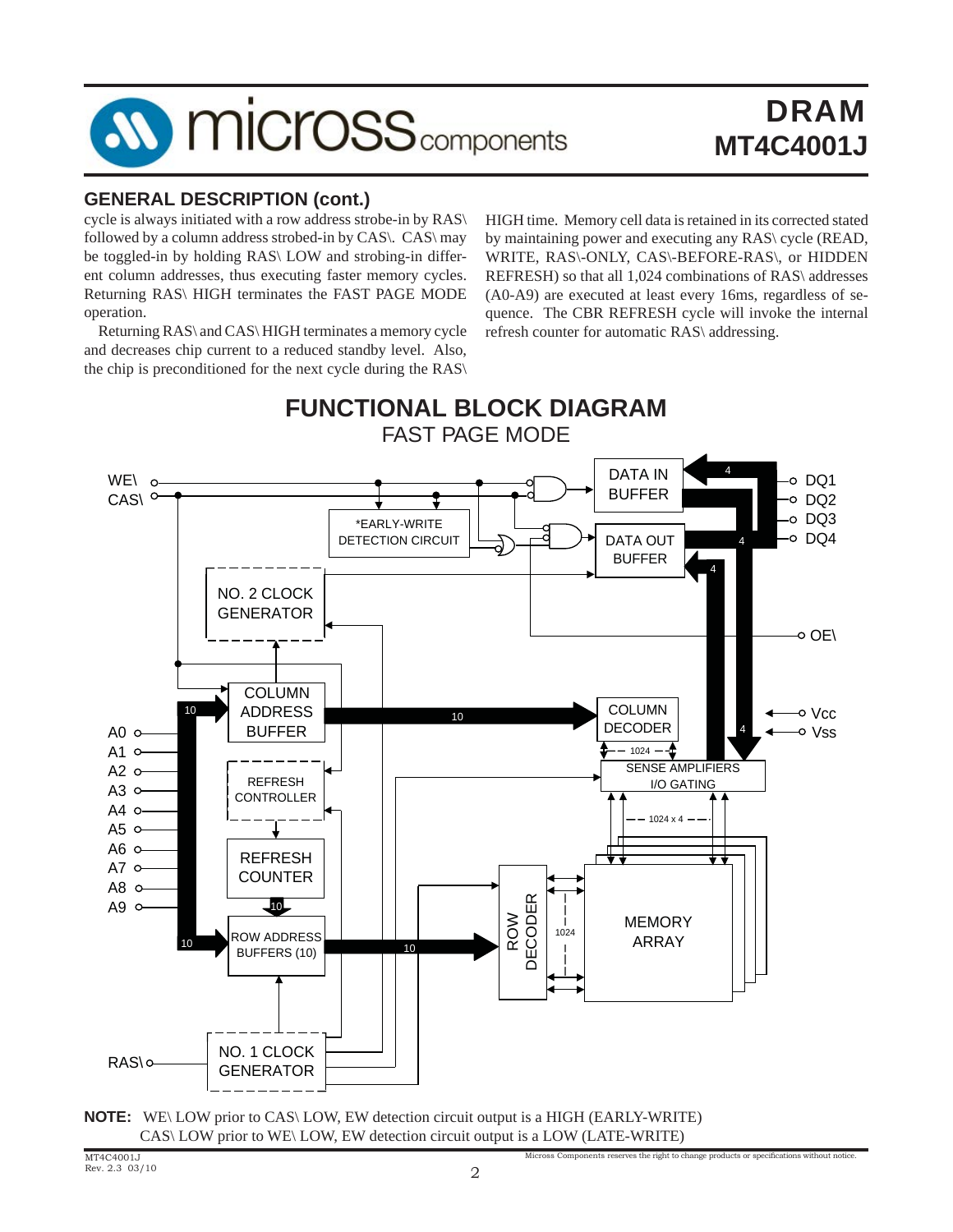

# **TRUTH TABLE**

|                                  |              |                   |                   |                   |           |                           | <b>ADDRESSES</b> | <b>DATA IN/OUT</b> |
|----------------------------------|--------------|-------------------|-------------------|-------------------|-----------|---------------------------|------------------|--------------------|
| <b>FUNCTION</b>                  |              | <b>RAS\</b>       | <b>CAS</b>        | <b>WE\</b>        | <b>OE</b> | $\mathbf{R}^{\mathsf{t}}$ | tc.              | DQ1-DQ4            |
| Standby                          |              | н                 | $H \rightarrow X$ | X                 | X         |                           | x                | High-Z             |
| <b>READ</b>                      |              |                   |                   | н                 |           | <b>ROW</b>                | COL              | Data Out           |
| EARLY-WRITE                      |              |                   |                   |                   | x         | <b>ROW</b>                | COL              | Data In            |
| <b>READ-WRITE</b>                |              |                   |                   | $H \rightarrow L$ | L→H       | <b>ROW</b>                | COL              | Data Out/Data In   |
| FAST-PAGE-MODE                   | 1st Cycle    |                   | $H \rightarrow L$ | н                 |           | <b>ROW</b>                | COL              | Data Out           |
| <b>READ</b>                      | 2nd Cycle    |                   | $H \rightarrow L$ | H                 |           | n/a                       | COL              | Data Out           |
| FAST-PAGE-MODE                   | 1st Cycle    |                   | $H \rightarrow L$ |                   | X         | <b>ROW</b>                | COL              | Data In            |
| <b>EARLY-WRITE</b>               | 2nd Cycle    |                   | $H \rightarrow L$ |                   | x         | n/a                       | COL              | Data In            |
| <b>FAST-PAGE-MODE</b>            | 1st Cycle    |                   | $H \rightarrow L$ | $H \rightarrow L$ | L→H       | <b>ROW</b>                | COL              | Data Out/Data In   |
| <b>READ-WRITE</b>                | 2nd Cycle    |                   | $H \rightarrow L$ | $H \rightarrow L$ | L→H       | n/a                       | COL              | Data Out/Data In   |
| <b>IRAS\-ONLY REFRESH</b>        |              |                   | н                 | X                 | x         | <b>ROW</b>                | n/a              | High-Z             |
| <b>HIDDEN REFRESH</b>            | <b>READ</b>  | L→H→L             |                   | н                 |           | <b>ROW</b>                | COL              | Data Out           |
|                                  | <b>WRITE</b> | L→H→L             |                   |                   | x         | <b>ROW</b>                | COL              | Data In            |
| <b>ICAS\-BEFORE-RAS\ REFRESH</b> |              | $H \rightarrow L$ |                   | н                 | Χ         |                           | x                | High-Z             |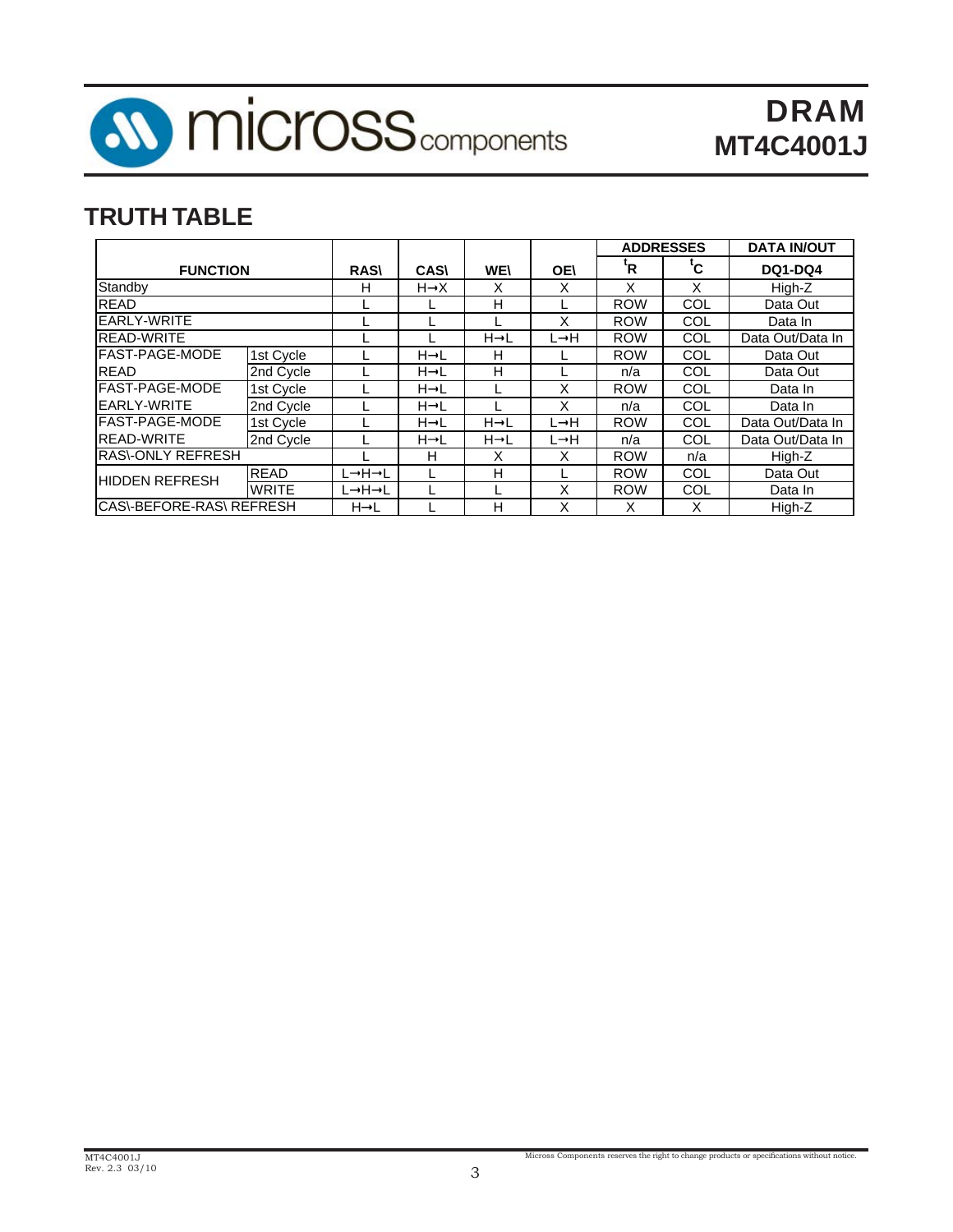

#### **ABSOLUTE MAXIMUM RATINGS\***

\*Stresses greater than those listed under "Absolute Maximum Ratings" may cause permanent damage to the device. This is a stress rating only and functional operation of the device at these or any other conditions above those indicated in the operation section of this specification is not implied. Exposure to absolute maximum rating conditions for extended periods may affect reliability.

### **ELECTRICAL CHARACTERISTICS AND RECOMMENDED DC OPERATING CONDITIONS**

(NOTES: 1, 3, 4, 6, 7) ( $-55^{\circ}C \leq T_A \leq 125^{\circ}C$ ;  $V_{cc} = 5V \pm 10\%$ )

| <b>PARAMETER/CONDITION</b>                                                                                          | <b>SYM</b>      | <b>MIN</b> | <b>MAX</b>    | <b>UNITS</b> | <b>NOTES</b> |
|---------------------------------------------------------------------------------------------------------------------|-----------------|------------|---------------|--------------|--------------|
| <b>Supply Voltage</b>                                                                                               | $V_{\rm CC}$    | 4.5        | 5.5           | V            |              |
| Input High (Logic 1) Voltage, All Inputs                                                                            | V <sub>IH</sub> | 2.4        | $V_{CC}$ +0.5 | V            |              |
| Input Low (Logic 0) Voltage, All Inputs                                                                             | $V_{IL}$        | $-0.5$     | 0.8           | $\vee$       |              |
| IINPUT LEAKAGE CURRENT<br>Any Input $0V \le V_{IN} \le 5.5V$ Vcc = 5.5V<br>(All other pints not under test = $0V$ ) | ħ               | -5         | 5             | μA           |              |
| <b>OUTPUT LEAKAGE CURRENT</b><br>(Q is Disabled, $0V \leq V_{\text{OUT}} \leq 5.5V$ ) Vcc = 5.5V                    | $I_{OZ}$        | -5         | 5             | μA           |              |
| <b>OUTPUT LEVELS</b><br>Output High Voltage $(I_{OUT} = -5mA)$                                                      | $V_{OH}$        | 2.4        |               | $\vee$       |              |
| Output Low Voltage ( $I_{OUT} = 4.2 \text{mA}$ )                                                                    | Vol             |            | 0.4           | $\vee$       |              |

|                                                                         |                 |    |                | <b>MAX</b> |                |              |              |
|-------------------------------------------------------------------------|-----------------|----|----------------|------------|----------------|--------------|--------------|
| <b>PARAMETER/CONDITION</b>                                              | <b>SYM</b>      | -7 | -8             | $-10$      | $-12$          | <b>UNITS</b> | <b>NOTES</b> |
| STANDBY CURRENT (TTL)                                                   |                 | 4  | 4              | 4          | 4              |              |              |
| $(RAS) = CAS = VIH$                                                     | ICC1            |    |                |            |                | mA           |              |
| STANDBY CURRENT (CMOS)                                                  |                 | 2  | $\mathfrak{p}$ | 2          | $\mathfrak{p}$ |              |              |
| $(RAS) = CAS = V_{CC} -0.2V$ ; all other inputs = $V_{CC} -0.2V$ )      | $I_{CC2}$       |    |                |            |                | mA           |              |
| <b>OPERATING CURRENT: Random READ/WRITE</b>                             |                 |    |                |            |                |              |              |
| <b>Average Power-Supply Current</b>                                     | $I_{CC3}$       | 85 | 75             | 65         | 70             | mA           | 3, 4         |
| $(RAS\,$ , CAS $\lambda$ , Address Cycling: $t_{RC} = t_{RC}(MIN)$      |                 |    |                |            |                |              |              |
| OPERATING CURRENT: FAST PAGE MODE                                       |                 |    |                |            |                |              |              |
| Average Power-Supply Current                                            | $I_{\rm CC4}$   | 60 | 50             | 45         | 40             | mA           | 3, 4         |
| $(RAS) = V_{IL}$ , CAS\, Address Cycling: $t_{PC} = t_{PC}$ (MIN))      |                 |    |                |            |                |              |              |
| <b>REFRESH CURRENT: RAS\-ONLY</b>                                       |                 |    |                |            |                |              |              |
| <b>Average Power-Supply Current</b>                                     | $_{\text{LCG}}$ | 85 | 75             | 65         | 70             | mA           | 3            |
| $(RAS\ Cycling, CAS = VIH: tRC = tRC (MIN))$                            |                 |    |                |            |                |              |              |
| REFRESH CURRENT: CAS\-BEFORE-RAS\                                       |                 |    |                |            |                |              |              |
| Average Power-Supply Current                                            | $_{\text{LCG}}$ | 85 | 75             | 65         | 70             | mA           | 3, 5         |
| $(RAS\,$ , CAS $\backslash$ , Address Cycling: $t_{RC} = t_{RC}$ (MIN)) |                 |    |                |            |                |              |              |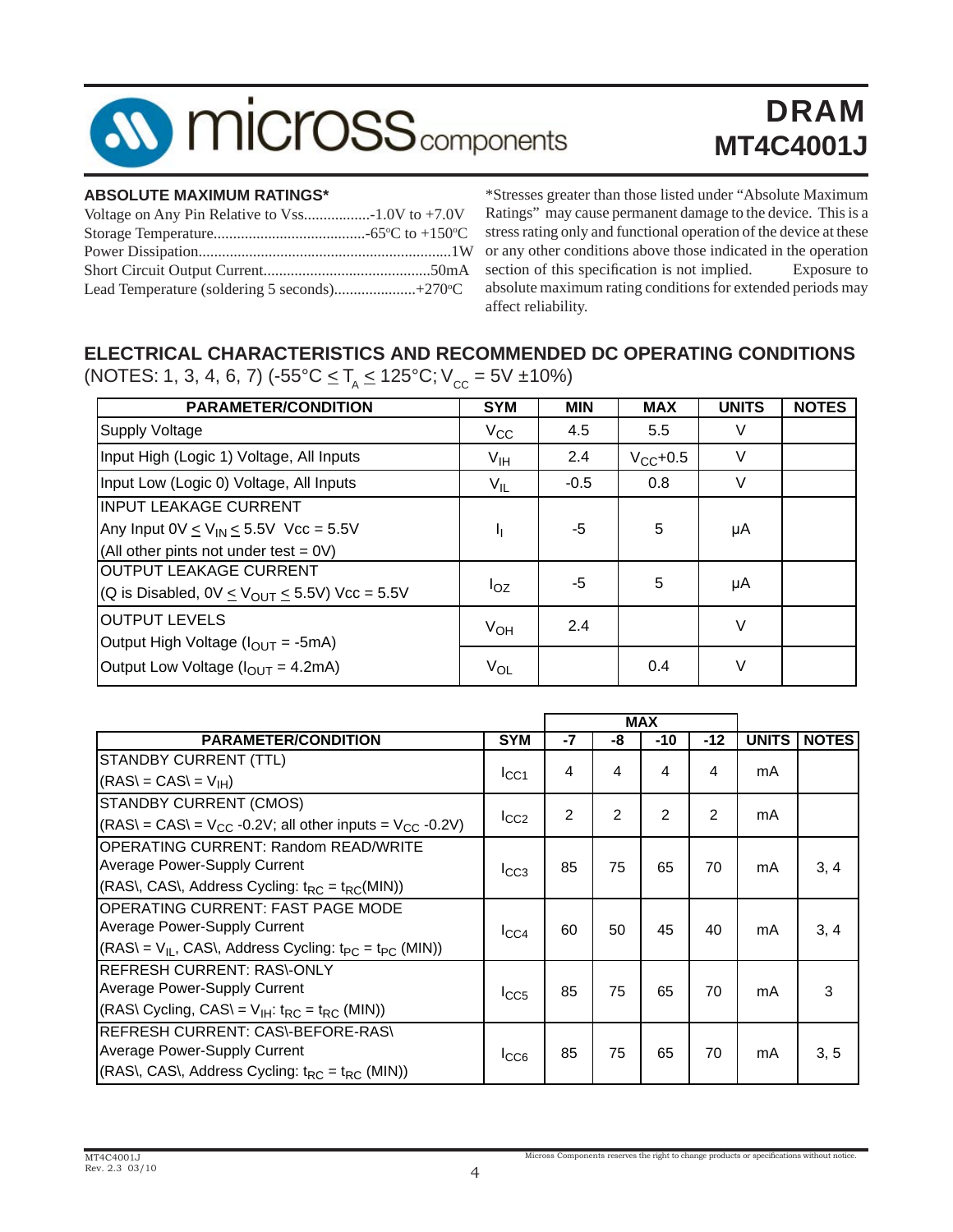

## **CAPACITANCE**

| <b>PARAMETER</b>                        | <b>SYM</b>   | <b>MIN</b> | <b>MAX</b> | <b>UNITS</b> | <b>NOTES</b> |
|-----------------------------------------|--------------|------------|------------|--------------|--------------|
| Input Capacitance: A0-A10               | $\rm C_{11}$ |            |            | D۲           |              |
| Input Capacitance: RAS\, CAS\, WE\, OE\ | ∨լշ          |            |            |              |              |
| Input/Output Capacitance: DQ            | סו           |            |            |              |              |

### **ELECTRICAL CHARACTERISTICS AND RECOMMENDED AC OPERATING CONDITIONS**

(NOTES: 6, 7, 8, 9, 10, 11, 12, 13)  $(-55^{\circ}C \le T_{C} \le 125^{\circ}C; V_{CC} = 5V \pm 10\%)$ 

|                                               | $-7$<br>$-8$      |             |            | $-10$       |            | $-12$       |            |             |            |              |              |
|-----------------------------------------------|-------------------|-------------|------------|-------------|------------|-------------|------------|-------------|------------|--------------|--------------|
| <b>PARAMETER</b>                              | <b>SYM</b>        | <b>MIN</b>  | <b>MAX</b> | <b>MIN</b>  | <b>MAX</b> | <b>MIN</b>  | <b>MAX</b> | <b>MIN</b>  | <b>MAX</b> | <b>UNITS</b> | <b>NOTES</b> |
| Random READ or WRITE cycle time               | $t_{RC}$          | 130         |            | 150         |            | 190         |            | 220         |            | ns           |              |
| READ-WRITE cycle time                         | t <sub>RWC</sub>  | 180         |            | 200         |            | 240         |            | 255         |            | ns           |              |
| FAST-PAGE-MODE READ or WRITE cycle time       | t <sub>PC</sub>   | 40          |            | 45          |            | 55          |            | 70          |            | ns           |              |
| FAST-PAGE-MODE READ-WRITE cycle time          | t <sub>PRWC</sub> | 90          |            | 90          |            | 110         |            | 140         |            | ns           |              |
| Access time from RAS\                         | t <sub>RAC</sub>  |             | 70         |             | 80         |             | 90         |             | 120        | ns           | 14           |
| Access time from CAS\                         | <sup>t</sup> CAC  |             | 20         |             | 20         |             | 25         |             | 30         | ns           | 15           |
| Access time from column address               | t <sub>AA</sub>   |             | 35         |             | 40         |             | 45         |             | 60         | ns           |              |
| Access time from CAS\ precharge               | t <sub>CPA</sub>  |             | 35         |             | 40         |             | 45         |             | 60         | ns           |              |
| RAS\ pulse width                              | t <sub>RAS</sub>  | 70          | 10,000     | 80          | 10,000     | 100         | 10,000     | 120         | 100,000    | ns           |              |
| RAS\ pulse width (FAST PAGE MODE)             | t <sub>RASP</sub> | 70          | 100,000    | 80          | 100.000    | 100         | 100,000    | 120         | 100,000    | ns           |              |
| RAS\ hold time                                | <sup>t</sup> RSH  | 20          |            | 20          |            | 25          |            | 30          |            | ns           |              |
| RAS\ precharge time                           | t <sub>RP</sub>   | 50          |            | 60          |            | 70          |            | 90          |            | ns           |              |
| CAS\ pulse width                              | t <sub>CAS</sub>  | 20          | 10,000     | 20          | 10,000     | 25          | 10,000     | 30          |            | ns           |              |
| CAS\ hold time                                | t <sub>CSH</sub>  | 70          |            | 80          |            | 100         |            | 120         |            | ns           |              |
| CAS\ precharge time                           | t <sub>CPN</sub>  | 10          |            | 10          |            | 12          |            | 15          |            | ns           | 16           |
| CAS\ precharge time (FAST PAGE MODE)          | tcp               | 10          |            | 10          |            | 12          |            | 15          |            | ns           |              |
| RAS\ to CAS\ delay time                       | t <sub>RCD</sub>  | 20          | 50         | 20          | 60         | 25          | 75         | 25          | 90         | ns           | 17           |
| CAS\ to RAS\ precharge time                   | t <sub>CRP</sub>  | 5           |            | 5           |            | 5           |            | 10          |            | ns           |              |
| Row address setup time                        | t <sub>ASR</sub>  | $\pmb{0}$   |            | $\mathbf 0$ |            | 0           |            | $\mathbf 0$ |            | ns           |              |
| Row address hold time                         | <sup>t</sup> RAH  | 10          |            | 10          |            | 15          |            | 15          |            | ns           |              |
| RAS\ to column address delay time             | t <sub>RAD</sub>  | 15          | 35         | 15          | 40         | 20          | 50         | 20          | 60         | ns           | 18           |
| Column address setup time                     | t <sub>ASC</sub>  | $\mathbf 0$ |            | $\mathbf 0$ |            | $\mathbf 0$ |            | $\mathbf 0$ |            | ns           |              |
| Column address hold time                      | t <sub>CAH</sub>  | 15          |            | 15          |            | 20          |            | 25          |            | ns           |              |
| Column address hold time (referenced to RAS\) | $t_{AR}$          | 50          |            | 60          |            | 70          |            | 85          |            | ns           |              |
| Column address to RAS\lead time               | t <sub>RAL</sub>  | 35          |            | 40          |            | 50          |            | 60          |            | ns           |              |
| Read command setup time                       | t <sub>RCS</sub>  | $\pmb{0}$   |            | $\mathbf 0$ |            | 0           |            | $\mathbf 0$ |            | ns           |              |
| Read command hold time (referenced to CAS\)   | t <sub>RCH</sub>  | $\mathbf 0$ |            | $\mathbf 0$ |            | $\mathbf 0$ |            | 0           |            | ns           | 19           |
| Read command hold time (referenced to RAS)    | <sup>t</sup> RRH  | $\mathbf 0$ |            | $\mathbf 0$ |            | $\mathbf 0$ |            | 0           |            | ns           | 19           |
| CAS\ to output in Low-Z                       | t <sub>CLZ</sub>  | $\mathbf 0$ |            | $\mathbf 0$ |            | 0           |            | $\mathbf 0$ |            | ns           |              |
| Output buffer turn-off delay                  | toFF              | $\mathbf 0$ | 20         | $\mathbf 0$ | 20         | $\mathbf 0$ | 20         | 0           | 20         | ns           | 20           |
| WE\ command setup time                        | twcs              | $\mathbf 0$ |            | $\mathbf 0$ |            | $\mathbf 0$ |            | 0           |            | ns           | 21, 27       |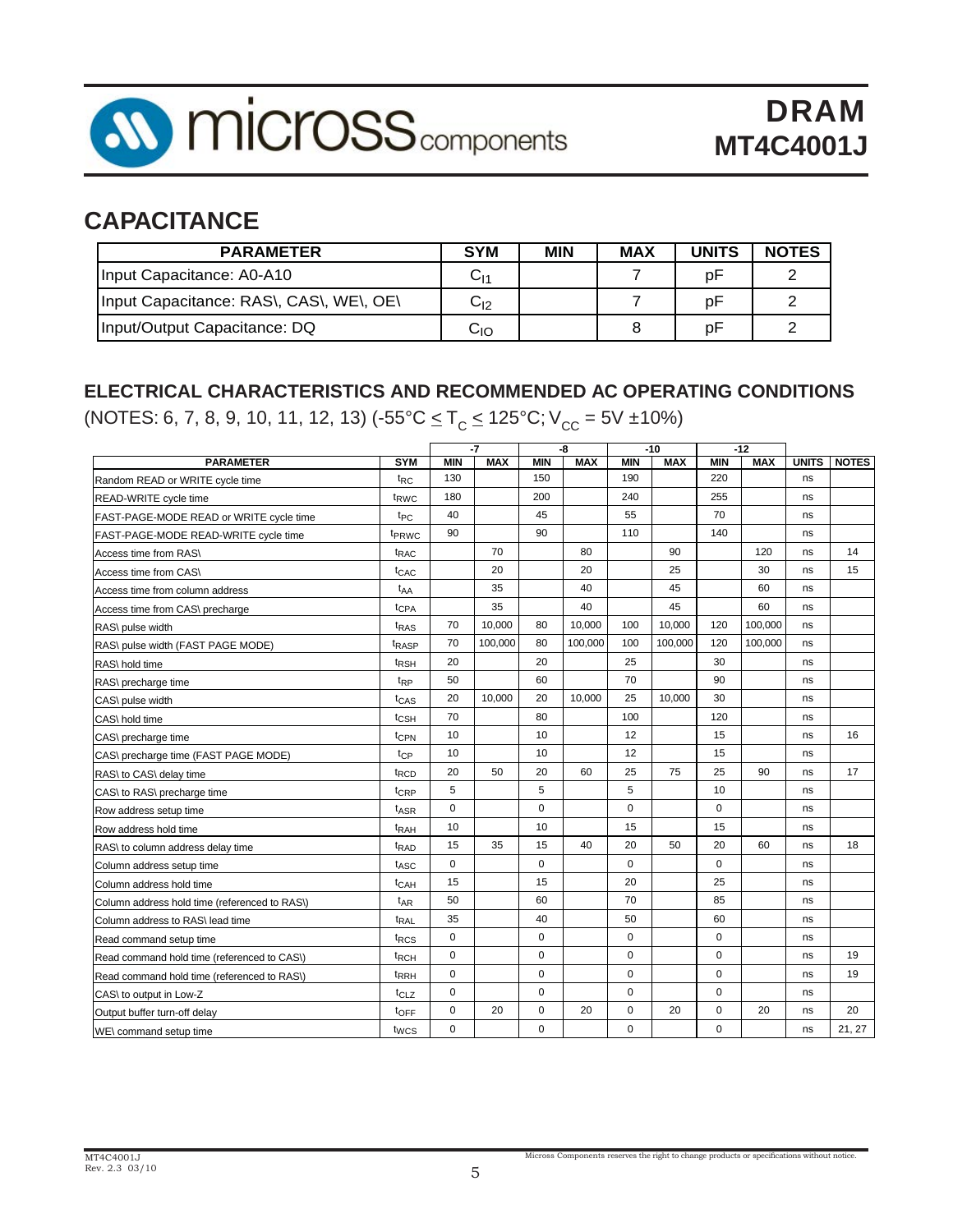

### **ELECTRICAL CHARACTERISTICS AND RECOMMENDED AC OPERATING CONDITIONS**

(NOTES: 6, 7, 8, 9, 10, 11, 12, 13)  $(-55^{\circ}C \le T_{C} \le 125^{\circ}C; V_{CC} = 5V \pm 10\%)$ 

|                                                       |                             |             | $-7$       |                  | -8         |            | $-10$      |            | $-12$      |              |              |
|-------------------------------------------------------|-----------------------------|-------------|------------|------------------|------------|------------|------------|------------|------------|--------------|--------------|
| <b>PARAMETER</b>                                      | <b>SYM</b>                  | <b>MIN</b>  | <b>MAX</b> | <b>MIN</b>       | <b>MAX</b> | <b>MIN</b> | <b>MAX</b> | <b>MIN</b> | <b>MAX</b> | <b>UNITS</b> | <b>NOTES</b> |
| Write command hold time                               | t <sub>WCH</sub>            | 15          |            | 15               |            | 20         |            | 25         |            | ns           |              |
| Write command hold time (referenced to RAS\)          | t <sub>WCR</sub>            | 50          |            | 60               |            | 70         |            | 80         |            | ns           |              |
| Write command pulse width                             | t <sub>WP</sub>             | 15          |            | 15               |            | 20         |            | 25         |            | ns           |              |
| Write command to RAS\ lead time                       | t <sub>RWL</sub>            | 20          |            | 20               |            | 25         |            | 30         |            | ns           |              |
| Write commend to CAS\ lead time                       | t <sub>CWL</sub>            | 20          |            | 20               |            | 25         |            | 30         |            | ns           |              |
| Data-in setup time                                    | $t_{DS}$                    | $\mathbf 0$ |            | $\Omega$         |            | $\Omega$   |            | $\Omega$   |            | ns           | 22           |
| Data-in hold time                                     | t <sub>DH</sub>             | 12          |            | 15               |            | 18         |            | 25         |            | ns           | 22           |
| Data-in hold time (referenced to RAS\)                | <sup>t</sup> <sub>DHR</sub> | 50          |            | 60               |            | 70         |            | 90         |            | ns           |              |
| RAS\ to WE\ delay time                                | t <sub>RWD</sub>            | 95          |            | 105              |            | 130        |            | 140        |            | ns           | 21           |
| Column address to WE\ delay time                      | t <sub>AWD</sub>            | 60          |            | 65               |            | 80         |            | 90         |            | ns           | 21           |
| CAS\ to WE\ delay time                                | t <sub>CWD</sub>            | 45          |            | 45               |            | 55         |            | 60         |            | ns           | 21           |
| Transition time (rise or fall)                        | $t_T$                       | 3           | 50         | 3                | 50         | 3          | 50         | 3          | 50         | ns           |              |
| Refresh period (1,024 cycles)                         | $t_{REF}$                   |             | 16         |                  | 16         |            | 16         |            | 16         | ms           |              |
| RAS\ to CAS\ precharge time                           | $t_{RPC}$                   | $\mathbf 0$ |            | $\Omega$         |            | $\Omega$   |            | $\Omega$   |            | ns           |              |
| CAS\ setup time (CAS\-BEFORE-RAS\ REFRESH)            | t <sub>CSR</sub>            | 5           |            | 10               |            | 10         |            | 10         |            | ns           | 5            |
| CAS\ hold time (CAS\-BEFORE-RAS\ REFRESH)             | $t_{\text{CHR}}$            | 10          |            | 15               |            | 20         |            | 25         |            | ns           | 5            |
| WE\ hold time (CAS\-BEFORE-RAS\ REFRESH)              | t <sub>WRH</sub>            | 10          |            | 10               |            | 10         |            | 10         |            | ns           | 25, 28       |
| WE\ setup time (CAS\-BEFORE-RAS\ REFRESH)             | t <sub>WRP</sub>            | 10          |            | 10               |            | 10         |            | 10         |            | ns           | 25, 28       |
| WE\ hold time (WCBR test cycle)                       | $t_{WTH}$                   | 10          |            | 10               |            | 10         |            | 10         |            | ns           | 25, 28       |
| WE\ setup time (WCBR test cycle)                      | $t_{WTS}$                   | 10          |            | 10 <sup>10</sup> |            | 10         |            | 10         |            | ns           | 25, 28       |
| OE\ setup prior to RAS during HIDDEN REFRESH cycle    | t <sub>ORD</sub>            | $\mathbf 0$ |            | $\Omega$         |            | $\Omega$   |            | $\Omega$   |            | ns           |              |
| Output disable                                        | top                         |             | 15         |                  | 20         |            | 25         |            | 25         | ns           | 27           |
| Output enable                                         | $t_{OE}$                    |             | 15         |                  | 20         |            | 25         |            | 25         | ns           | 23           |
| OE\ hold time from WE\ during READ-MODIFY-WRITE cycle | t <sub>OEH</sub>            | 20          |            | 20               |            | 25         |            | 25         |            | ns           | 26           |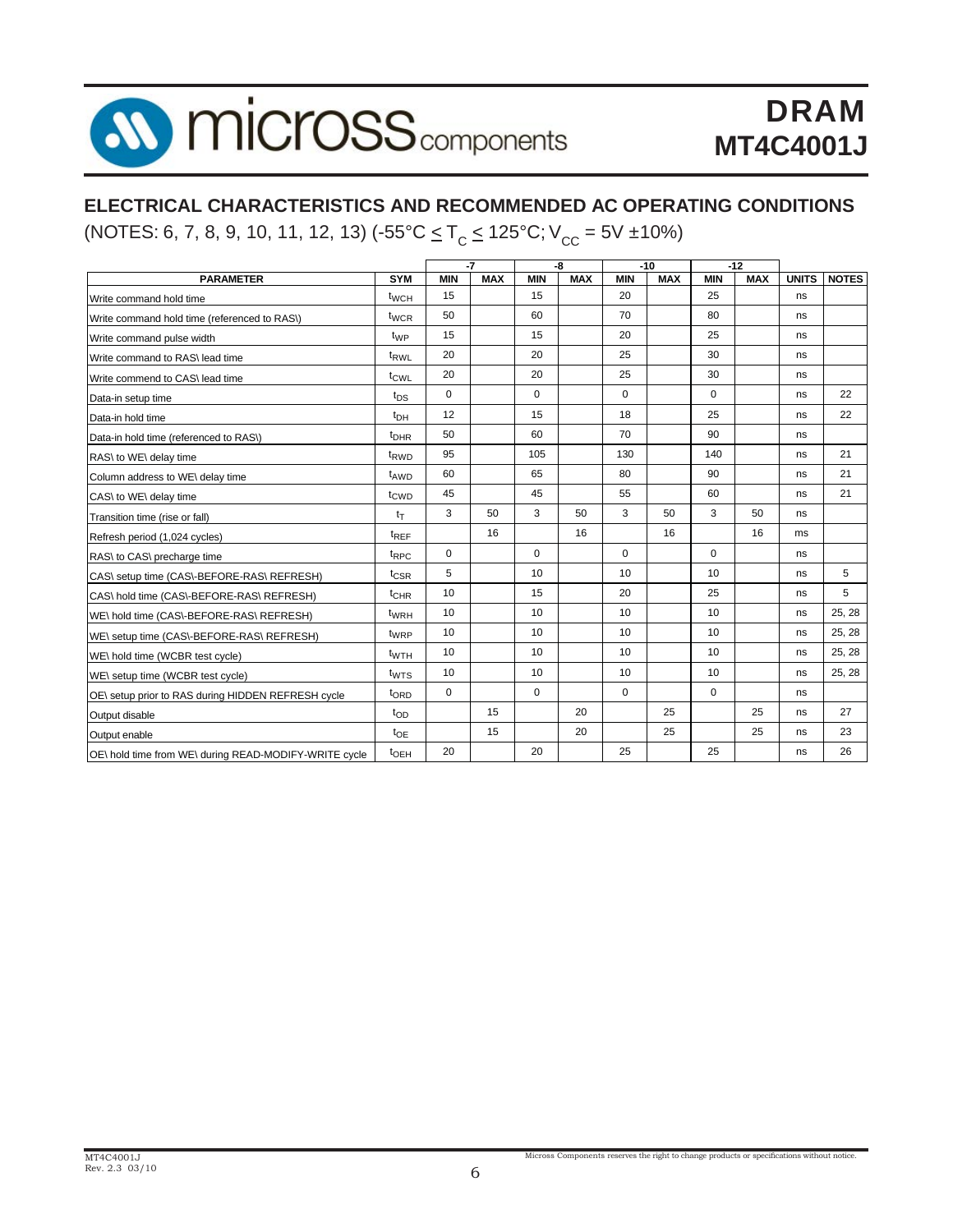

#### **NOTES:**

1. All voltages referenced to Vss.

2. This parameter is sampled, not 100% tested. Capacitance is measured with Vcc=5V, f=1 MHz at less than 50mVrms,  $T_A = 25^{\circ}C \pm 3^{\circ}C$ , Vbias = 2.4V applied to each input and output  $25^{\circ}$ C ±3 $^{\circ}$ C, Vbias = 2.4V applied to each input and individually with remaining inputs and outputs open.

3. Icc is dependent on cycle rates.

4. Icc is dependent on output loading and cycle rates. Specified values are obtained with minimum cycle time and the output open.

5. Enables on-chip refresh and address counters.

6. The minimum specifications are used only to indicate cycle time at which proper operation over the full temperature range

 $(-55^{\circ}C \leq T_{A} \leq 125^{\circ}C)$  is assured.

7. An initial pause of 100μs is required after power-up followed by eight RAS\ refresh cycles (RAS\-ONLY or CBR with WE\ HIGH) before proper device operation is assured. The eight RAS\ cycle wake-up should be repeated any time the 16ms refresh requirement is exceeded.

8. AC characteristics assume  $t_T = 5$ ns.

9.  $V_{\text{IH}}$  (MIN) and  $V_{\text{IL}}$  (MAX) are reference levels for measuring timing of input signals. Transition times are measuring timing of input signals. Transition times are sured between  $V_{II}$  and  $V_{II}$  (or between  $V_{II}$  and  $V_{II}$ ).

10. In addition to meeting the transition rate specification, all input signals must transit between  $V_{\text{H}}$  and  $V_{\text{H}}$  (or between  $V_{\text{H}}$ ) and  $V_{\text{H}}$ ) in a monotonic manner.

11. If  $CAS \rangle = V_{IH}$ , data outputs (DQs) are High-Z.

12. If  $CAS \mid V_{\text{II}}$ , data outputs (DQs) may contain data from the last valid READ cycle.

13. Measured with a load equivalent to two TTL gates and 100pF.

14. Assumes that  $t_{RCD} < t_{RCD}$  (MAX). If  $t_{RCD}$  is greater than the maximum recommended value shown in this table,  $t_{RAC}$  will increase by the amount that  $t_{\text{RCD}}$  exceeds the value shown.

15. Assumes that  $t_{RCD} \geq t_{RCD}$  (MAX)

16. If CAS\ is LOW at the falling edge of RAS\, DQs will be maintained from the previous cycle. To initiate a new cycle and clear the data out buffer, CAS\ must be pulsed HIGH for t CPN.

17. Operation within the  $t_{\text{RCD}}$  (MAX) limit ensures that  $t_{\text{RAC}}$ (MAX) can be met.  $t_{RCD}$  (MAX) is specified as a reference point only; if  $t_{\text{RCD}}$  is greater than the specified  $t_{\text{RCD}}$  (MAX) limit, then access time is controlled exclusively by  $t_{CAC}$ .

18. Operation within the  $t_{RAD}$  (MAX) limit ensures that  $t_{RCD}$ (MAX) can be met.  $t_{RAD}$  (MAX) is specified as a reference

point only; if  $t_{\text{RAD}}$  is greater than the specified  $t_{\text{RAD}}$  (MAX) limit, then access time is controlled exclusively by  $t_{AA}$ . 19. Either  $t_{RCH}$  or  $t_{RRH}$  must be satisfied for a READ cycle. 20.  $t_{\text{OFF}}$  (MAX) defines the time at which the output achieves the open circuit conditions and is not referenced to  $V_{OH}$  or  $V_{OL}$ . 21.  $t_{WCS}$ ,  $t_{RWD}$ ,  $t_{AWD}$ , and  $t_{CWD}$  are not restrictive operating parameters.  $t_{WCS}$  applies to EARLY-WRITE cycles.  $t_{RWD}$ ,  $t_{AWD}$ , and  $t_{\text{CWD}}$  apply to READ-MODIFY-WRITE cycles. If  $t_{\text{WCS}}$  $\geq t_{WCS}$  (MIN), the cycle is an EARLY-WRITE cycles and the data output will remain an open circuit throughout the entire

cycle. If  $t_{RWD} \ge t_{RWD}$  (MIN),  $t_{AWD} \ge t_{AWD}$  (MIN) and  $t_{CWD} \ge t_{AWD}$ t<sub>CWD</sub> (MIN), the cycle is a READ-MODIFY-WRITE and the data output will contain data read from the selected cell. If neither of the above conditions is met, the state of the data out is indeterminate. OE\ held HIGH and WE\ taken LOW after CAS\ goes LOW results in a LATE-WRITE (OE\ controlled)

cycle.  $t_{WCS}$ ,  $t_{RWD}$ ,  $t_{CWD}$ , and  $t_{AWD}$  are not applicable in a LATE-WRITE cycle.

22. These parameters are referenced to CAS\ leading edge in EARLY-WRITE cycle and WE\ leading edge in LATE-WRITE cycles and WE\ leading edge in LATE-WRITE or READ-MODIFY-WRITE cycle.

23. If OE\ is tied permanently LOW, LATE-WRITE or READ-MODIFY-WRITE operations are not possible.

24. A HIDDEN REFRESH may also be performed after a WRITE cycle. In this case, WE\=LOW and OE\=HIGH.

25.  $t_{WTS}$  and  $t_{WTH}$  are setup and hold specifications for the WE\ pin being held LOW to enable the JEDEC test mode (with CBR timing constraints). These two parameters are the inverts of  $t_{WRP}$  and  $t_{WRH}$  in the CBR REFRESH cycle.

26. LATE-WRITE and READ-MODIFY-WRITE cycles must

have both  $t_{OD}$  and  $t_{OEH}$  met (OE\ HIGH during WRITE cycle) in order to ensure that the output buffers will be open during the WRITE cycle. The DQs will provide the previously read data if CAS\ remains LOW and OE\ is taken back LOW after t<sub>OEH</sub> is met. If CAS\ goes HIGH prior to OE\ going back LOW, the DQs will remain open.

27. The DQs open during READ cycles once  $t_{OD}$  or  $t_{OFF}$  occur. If CAS\ goes HIGH first, OE\ becomes a "don't care." If OE\ goes HIGH and CAS\ stays LOW, OE\ is not a "don't care;" and the DQs will provide the previously read data if OE\ is taken back LOW (while CAS\ remains LOW). 28. JEDEC test mode only.

Micross Components reserves the right to change products or specifications without notice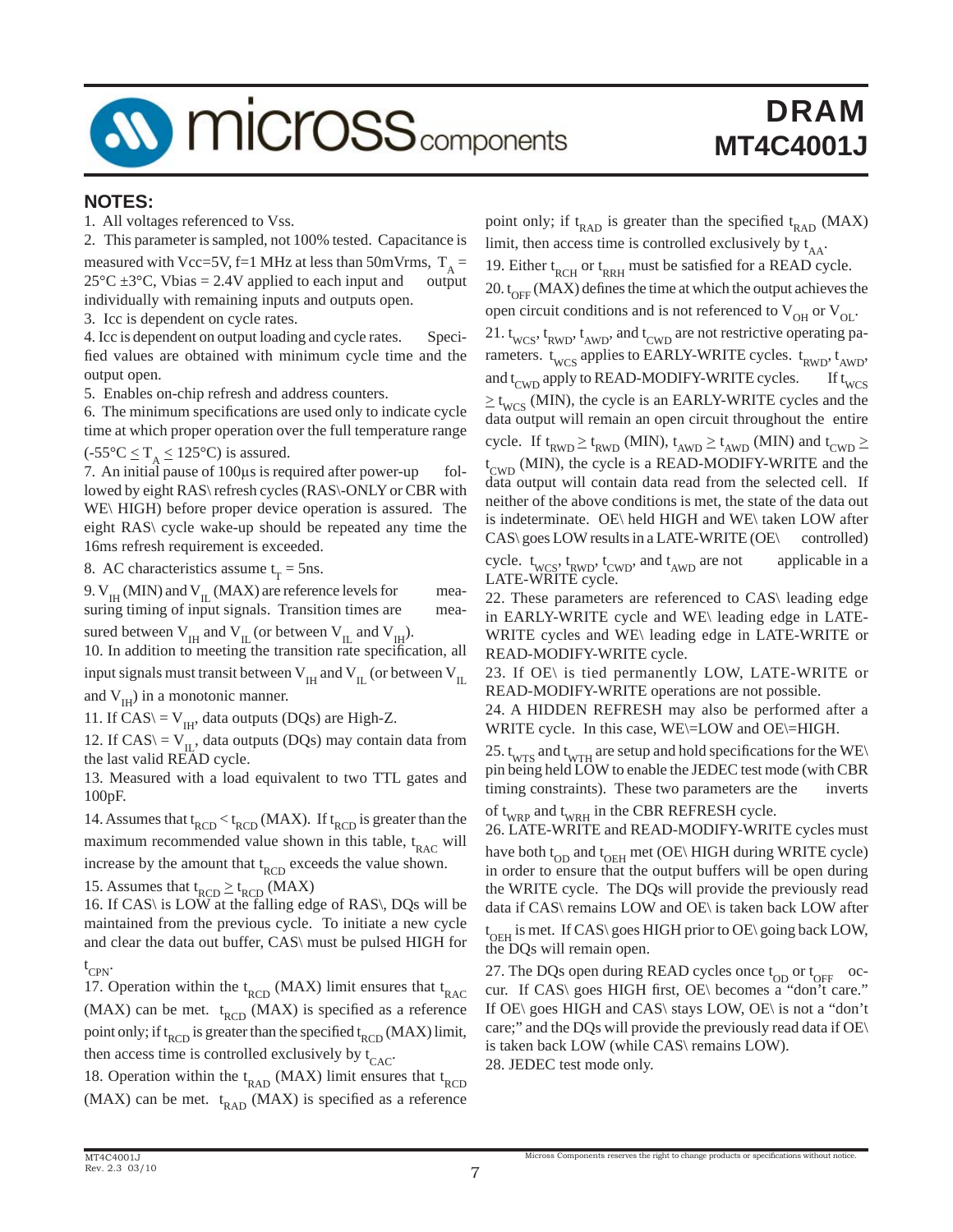

## **READ CYCLE**



**EARLY-WRITE CYCLE**

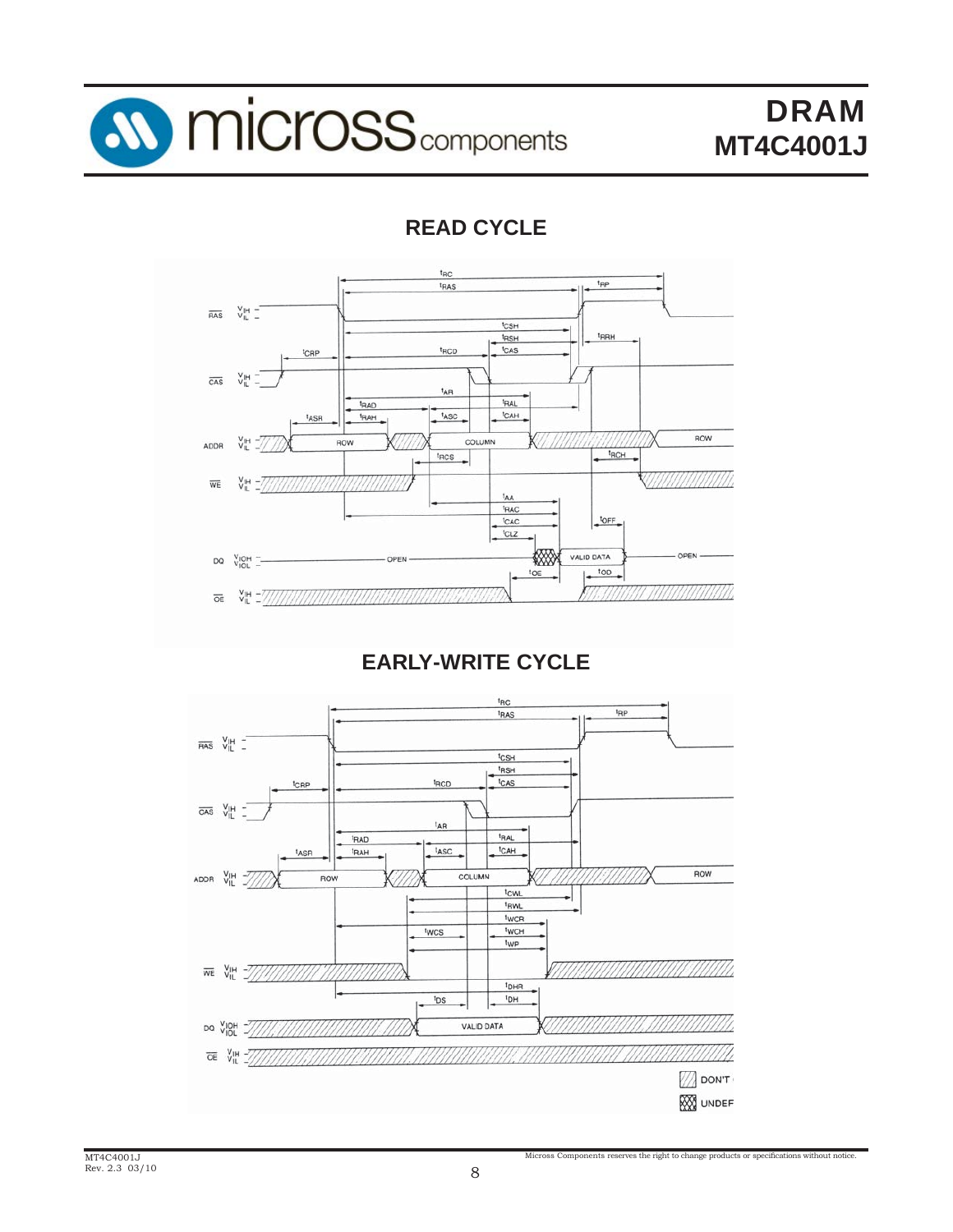

### **READ-WRITE CYCLE** (LATE-WRITE and READ-MODIFY-WRITE CYCLES)



### **FAST-PAGE-MODE READ CYCLE**

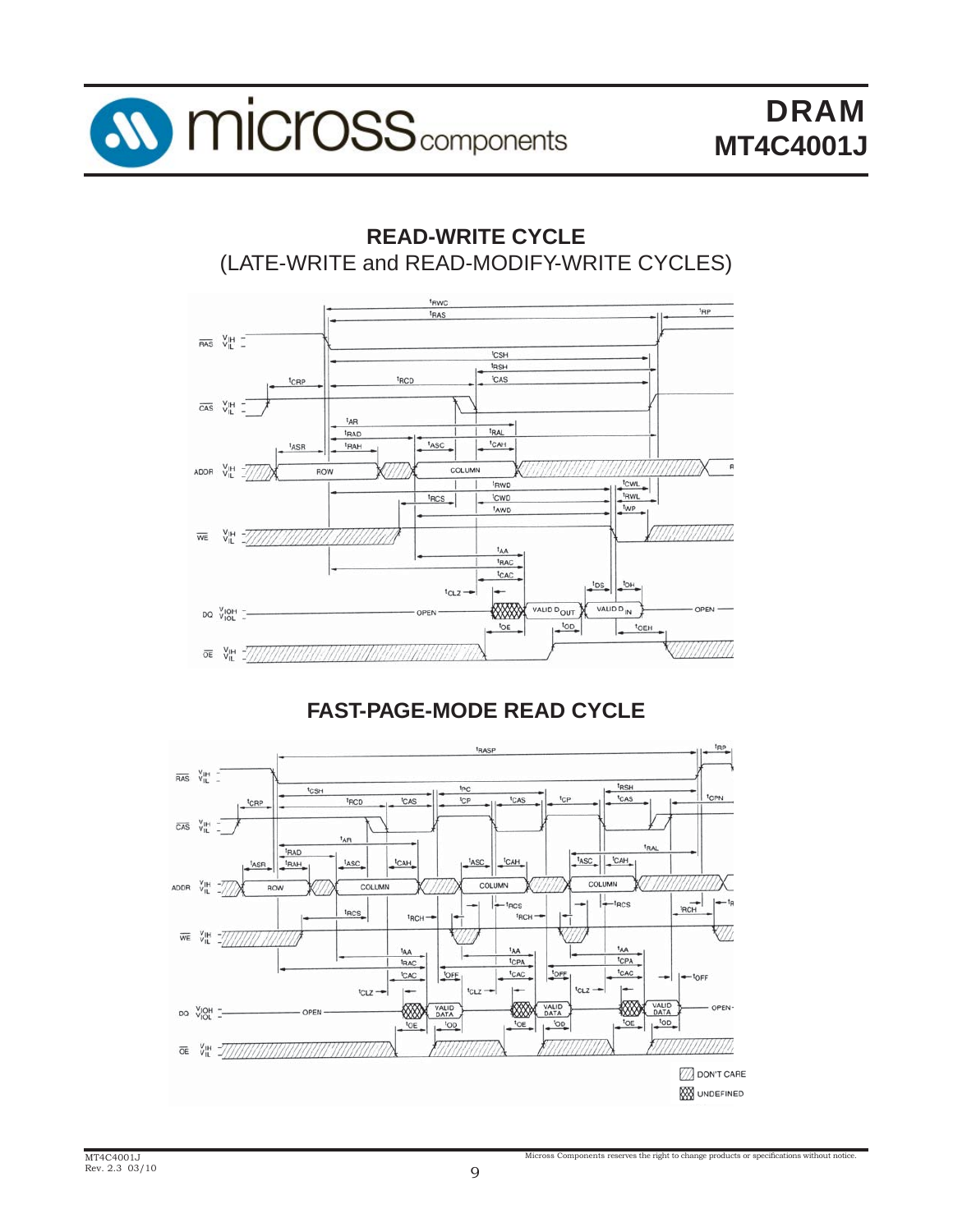

### **FAST-PAGE-MODE EARLY-WRITE CYCLE**



**FAST-PAGE-MODE READ-WRITE CYCLE** (LATE-WRITE and READ-MODIFY-WRITE CYCLES)



 $t_{PRWC}$  = FAST READ-MODIFY-WRITE cycle

**2** DON'T CARE **W**UNDEFINED

Micross Components reserves the right to change products or specifications without notice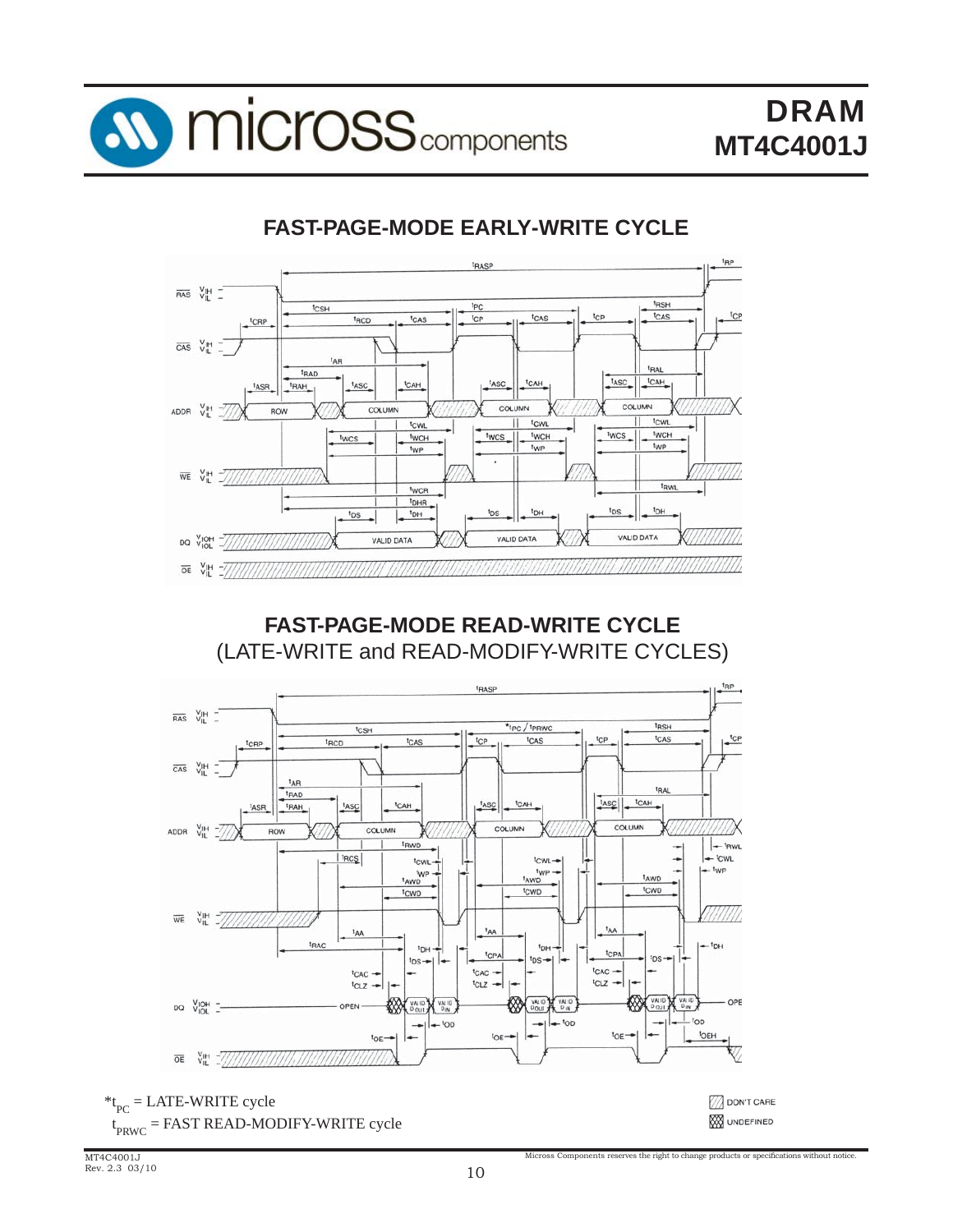



MT4C4001J Rev. 2.3 03/10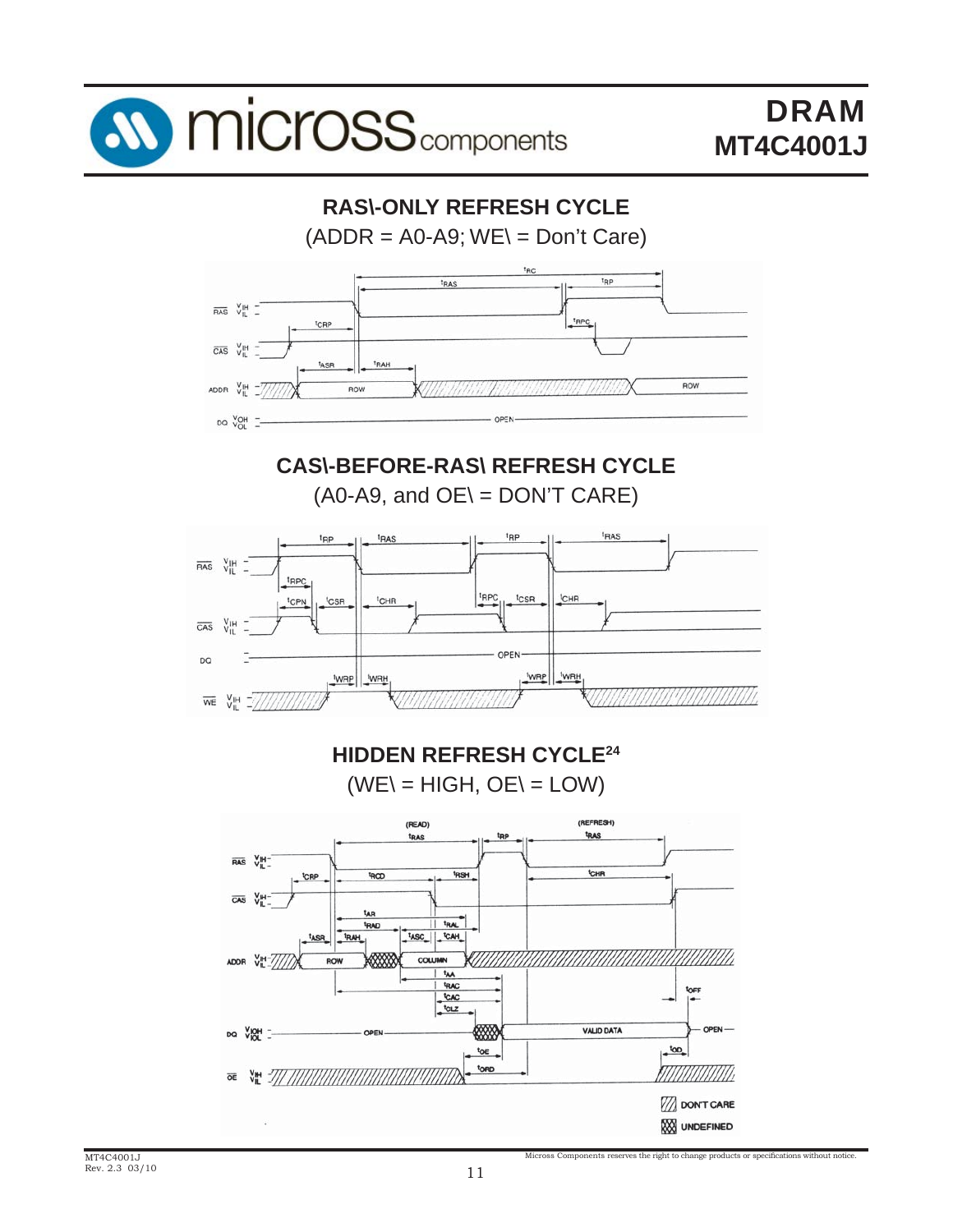

#### **4 MEG POWER-UP AND REFRESH CONSTRAINTS**

 The EIA/JEDEC 4 Meg DRAM introduces two potential incompatibilities compared to the previous generation 1 Meg DRAM. The incompatibilities involve refresh and power-up. Understanding these incompatibilities and providing for them will offer the designer and system user greater compatibility between the 1 Meg and 4 Meg.

#### **REFRESH**

 The most commonly used refresh mode of the 1 Meg is the CBR (CAS\-BEFORE-RAS\) REFRESH cycle. The CBR for the 1 Meg specifies the WE\ pin as a "don't care." The 4 Meg, on the other hand, specifies the CBR REFRESH mode with the WE\ pin held at a voltage HIGH level.

 A CBR cycle with WE\ LOW will put the 4 Meg into the JEDEC specified test mode (WCBR).

#### **POWER-UP**

 The 4 Meg JEDEC test mode constraint may introduce another problem. The 1 Meg POWER-UP cycle requires a 100μs delay followed by any eight RAS\ cycles. The 4 Meg POWER-UP is more restrictive in that eight RAS\-ONLY or CBR REFRESH (WE\ held HIGH) cycles must be used. The restriction is needed since the 4 Meg may power-up in the JEDEC specified test mode and must exit out of the test mode. The only way to exit the 4 Meg JEDEC test mode is with either a RAS\-ONLY or a CBR REFRESH cycle (WE\ held HIGH).

#### **SUMMARY**

1. The 1 Meg CBR REFRESH allows the WE\ pin to be "don't care" while the 4 Meg CBR requires WE\ to be HIGH.

2. The eight RAS\ wake-up cycles on the 1 Meg may be any valid RAS\ cycle while the 4 Meg may only use RAS\-ONLY or CBR REFRESH cycles (WE\ held HIGH).

Micross Components reserves the right to change products or specifications without notice

### **COMPARISON OF 4 MEG TEST MODE AND WCBR TO 1 MEG CBR**

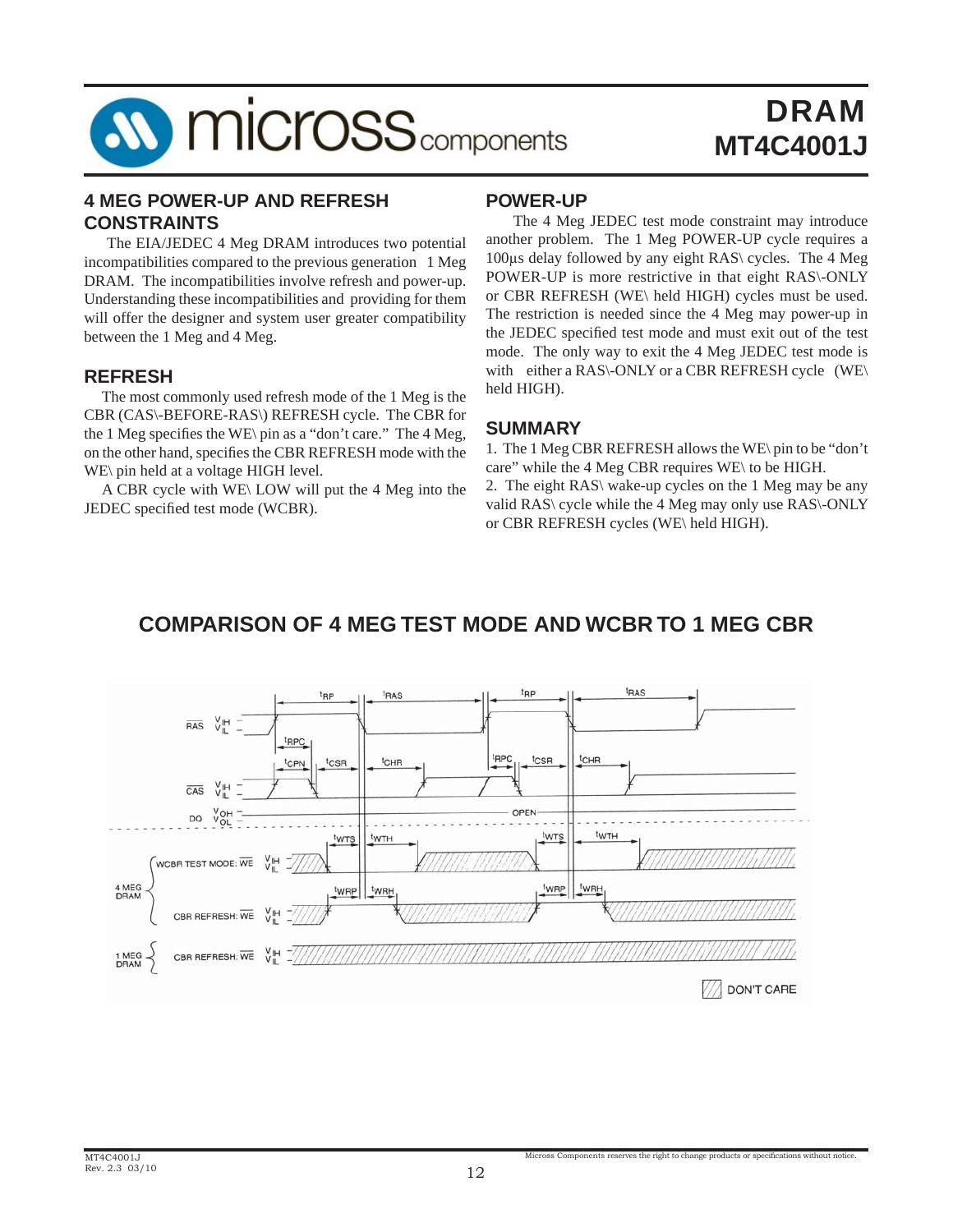

## **MECHANICAL DEFINITIONS\***

Micross Case #103 (Package Designator CN) SMD 5962-90847, Case Outline R





Micross Components reserves the right to change products or specifications without notice.



|                | <b>SMD Specifications</b> |             |  |  |  |  |
|----------------|---------------------------|-------------|--|--|--|--|
| <b>SYMBOL</b>  | <b>MIN</b>                | <b>MAX</b>  |  |  |  |  |
| A              |                           | 0.200       |  |  |  |  |
| b              | 0.014                     | 0.026       |  |  |  |  |
| b2             | 0.045                     | 0.065       |  |  |  |  |
| С              | 0.008                     | 0.018       |  |  |  |  |
| D              |                           | 1.060       |  |  |  |  |
| E              | 0.220                     | 0.310       |  |  |  |  |
| еA             |                           | 0.300 BSC   |  |  |  |  |
| e              |                           | 0.100 BSC   |  |  |  |  |
| Q              | 0.015                     | 0.070       |  |  |  |  |
|                | 0.125                     | 0.200       |  |  |  |  |
| S <sub>1</sub> | 0.005                     |             |  |  |  |  |
| R              | $90^{\circ}$              | $105^\circ$ |  |  |  |  |

**NOTE:** *These dimensions are per the SMD. Micross' package dimensional limits may differ, but they will be within the SMD limits.*

*\* All measurements are in inches.*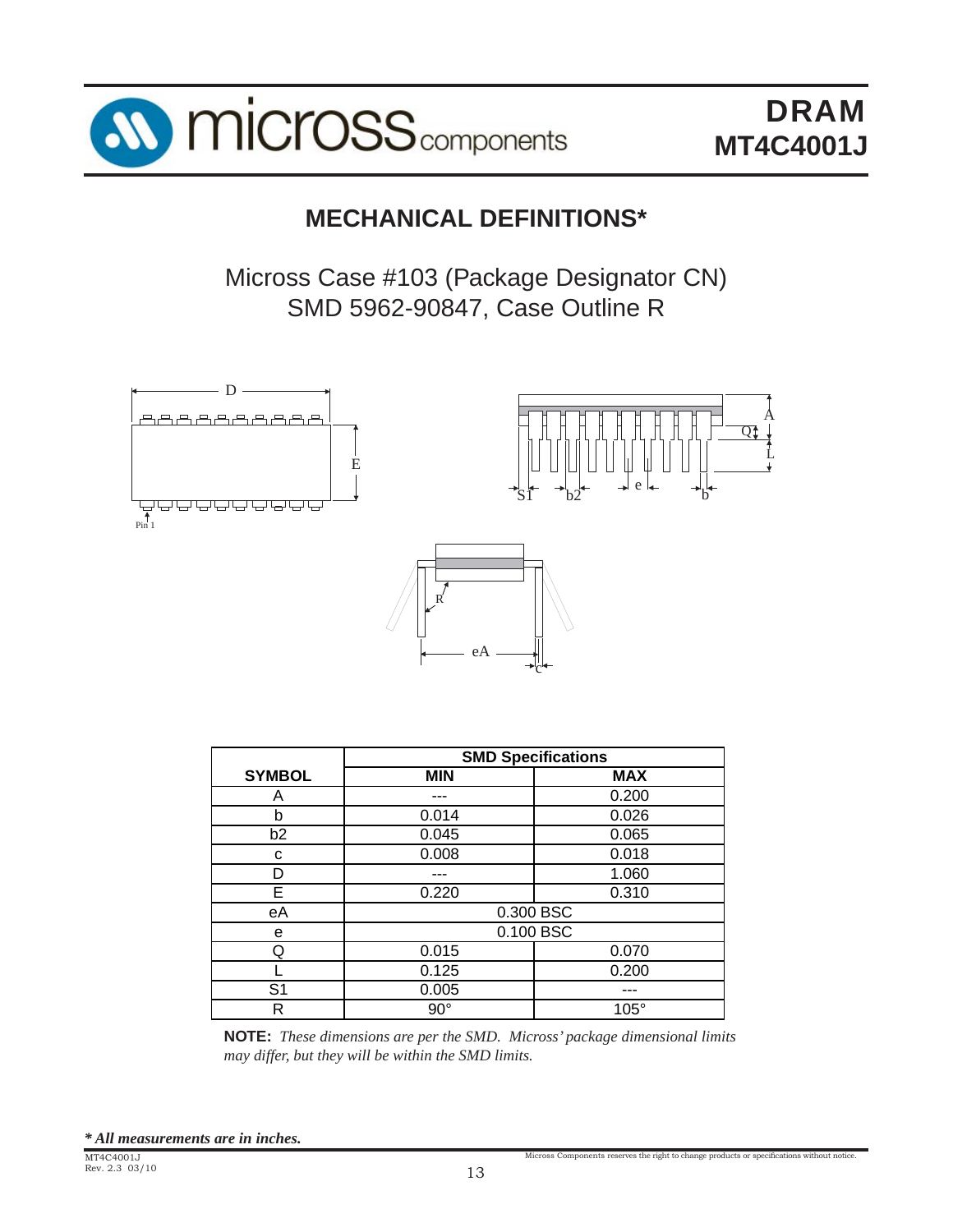

## **MECHANICAL DEFINITIONS\***

Micross Case #104 (Package Designator C) SMD 5962-90847, Case Outline U



|                | <b>SMD Specifications</b> |            |  |  |  |  |  |
|----------------|---------------------------|------------|--|--|--|--|--|
| <b>SYMBOL</b>  | <b>MIN</b>                | <b>MAX</b> |  |  |  |  |  |
| A              |                           | 0.175      |  |  |  |  |  |
| b              | 0.015                     | 0.021      |  |  |  |  |  |
| b2             | 0.045                     | 0.065      |  |  |  |  |  |
| C              | 0.008                     | 0.014      |  |  |  |  |  |
| D              | 0.980                     | 1.030      |  |  |  |  |  |
| D <sub>1</sub> | 0.890                     | 0.910      |  |  |  |  |  |
| Е              | 0.380                     | 0.410      |  |  |  |  |  |
| еA             | 0.385                     | 0.420      |  |  |  |  |  |
| e              |                           | 0.100 BSC  |  |  |  |  |  |
| Q              | 0.015                     | 0.060      |  |  |  |  |  |
|                | 0.125                     | 0.200      |  |  |  |  |  |
| S1             | 0.070                     |            |  |  |  |  |  |

**NOTE:** *These dimensions are per the SMD. Micross' package dimensional limits may differ, but they will be within the SMD limits.*

Micross Components reserves the right to change products or specifications without notice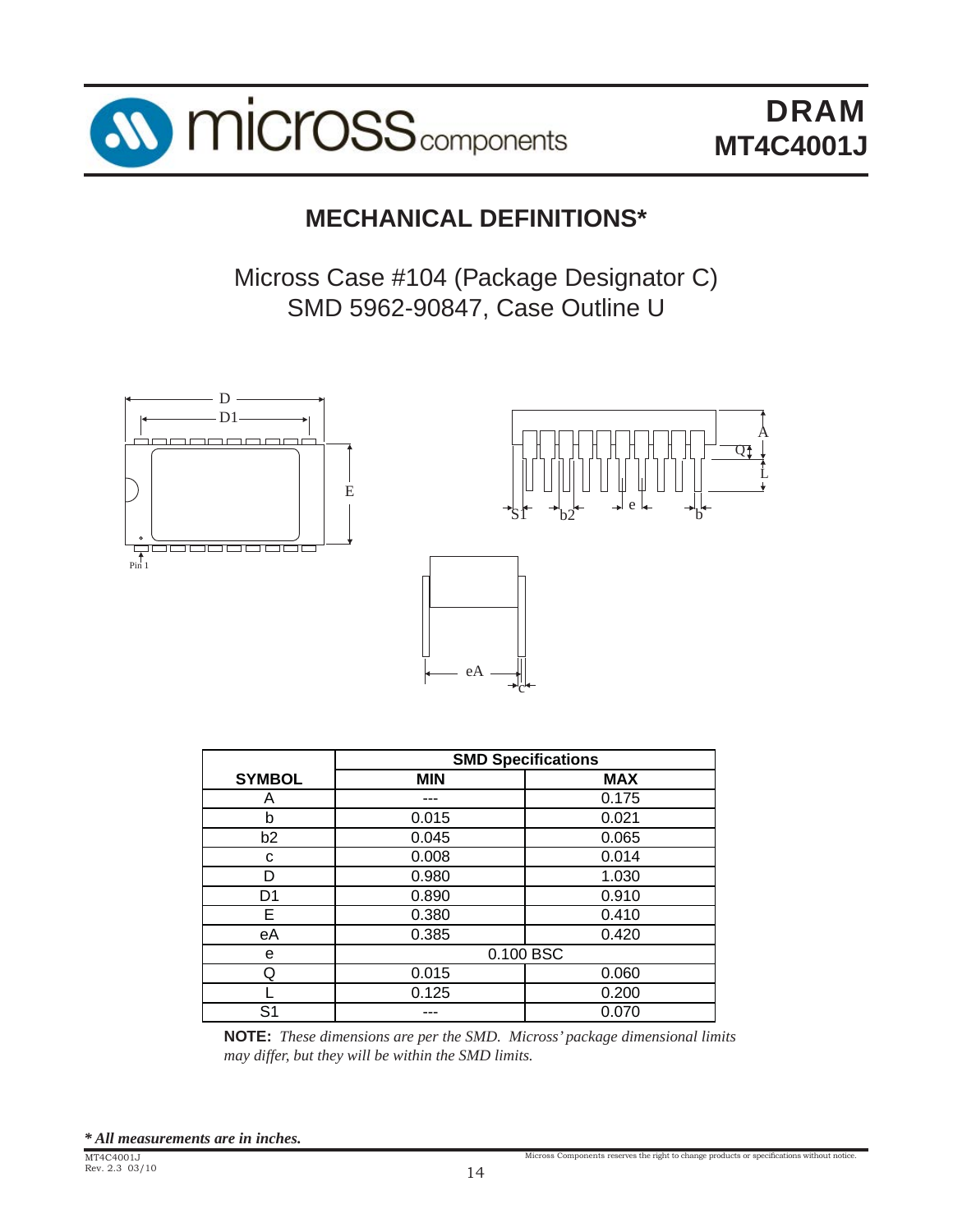

### **MECHANICAL DEFINITIONS\***

Micross Case #400 (Package Designator CZ) SMD 5962-90847, Case Outline N



|                | <b>SMD SPECIFICATIONS</b> |            |  |  |  |  |  |
|----------------|---------------------------|------------|--|--|--|--|--|
| <b>SYMBOL</b>  | <b>MIN</b>                | <b>MAX</b> |  |  |  |  |  |
| А              | 0.355                     | 0.405      |  |  |  |  |  |
| h              | 0.016                     | 0.023      |  |  |  |  |  |
| b <sub>2</sub> | 0.035                     | 0.045      |  |  |  |  |  |
| C              | 0.008                     | 0.015      |  |  |  |  |  |
| е              | 0.045                     | 0.055      |  |  |  |  |  |
| еA             | 0.085                     | 0.115      |  |  |  |  |  |
|                | 1.035                     | 1.065      |  |  |  |  |  |
| F.             | 0.100                     | 0.130      |  |  |  |  |  |
|                | 0.125                     | 0.200      |  |  |  |  |  |
|                | 0.015                     | 0.050      |  |  |  |  |  |

**NOTE:** *These dimensions are per the SMD. Micross' package dimensional limits may differ, but they will be within the SMD limits.*

*\* All measurements are in inches.*

Micross Components reserves the right to change products or specifications without notice.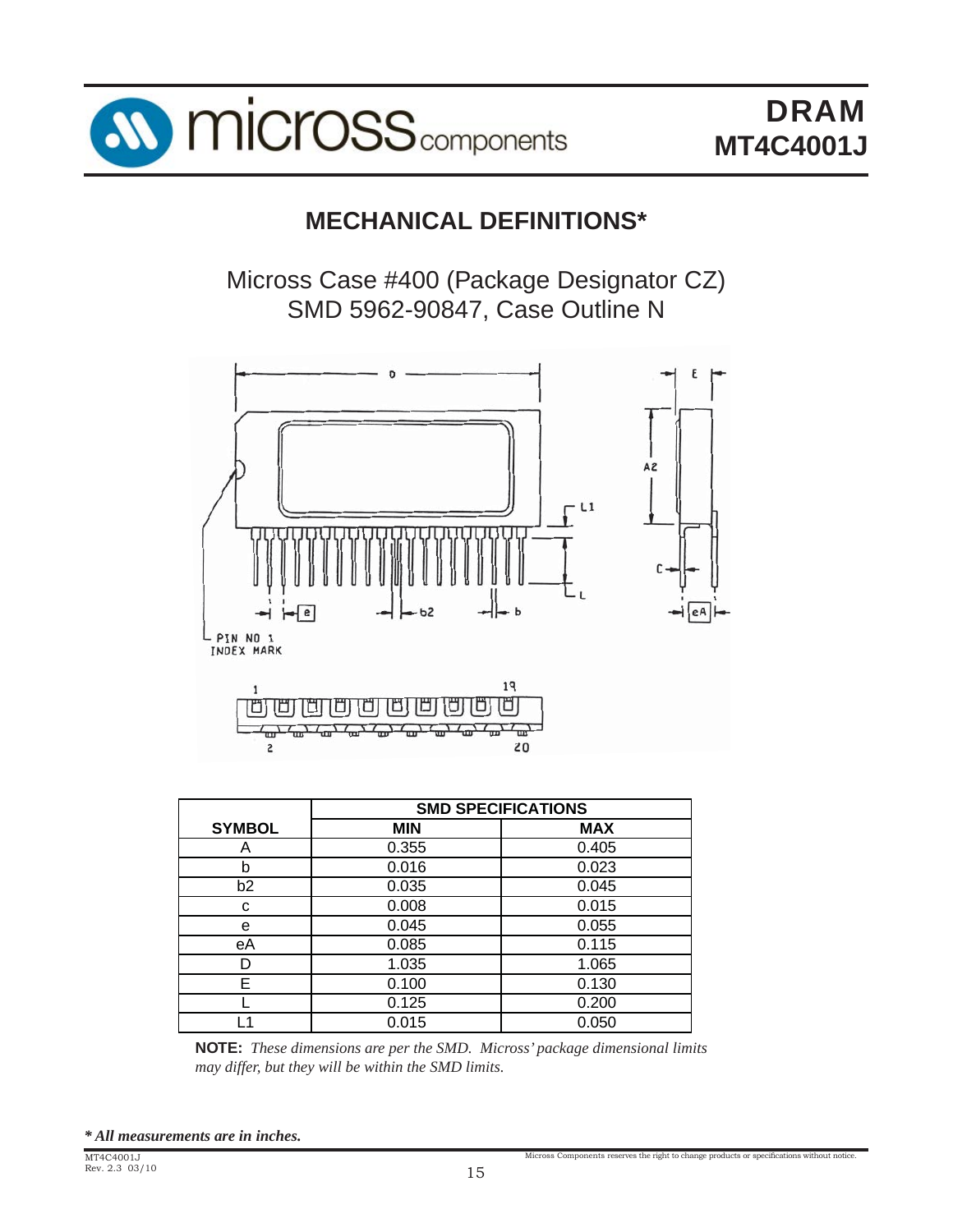

Micross Case #202 (Package Designator ECN) SMD 5962-90847, Case Outline T





|               | <b>SMD SPECIFICATIONS</b> |            |  |  |  |
|---------------|---------------------------|------------|--|--|--|
| <b>SYMBOL</b> | <b>MIN</b>                | <b>MAX</b> |  |  |  |
| Α             | 0.060                     | 0.080      |  |  |  |
| A1            |                           | 0.035 TYP  |  |  |  |
| b             | 0.022                     | 0.028      |  |  |  |
| n             | 0.343                     | 0.357      |  |  |  |
| E             | 0.665                     | 0.685      |  |  |  |
| E1            | 0.590                     | 0.610      |  |  |  |
| e             |                           | 0.050 TYP  |  |  |  |
|               | 0.045                     | 0.055      |  |  |  |
| l 1           | 0.080                     | 0.100      |  |  |  |
| R             | 0.006                     | 0.010      |  |  |  |
| S             | 0.025                     | 0.050      |  |  |  |

**NOTE:** *These dimensions are per the SMD. Micross' package dimensional limits may differ, but they will be within the SMD limits.*

*\* All measurements are in inches.*

Micross Components reserves the right to change products or specifications without notice.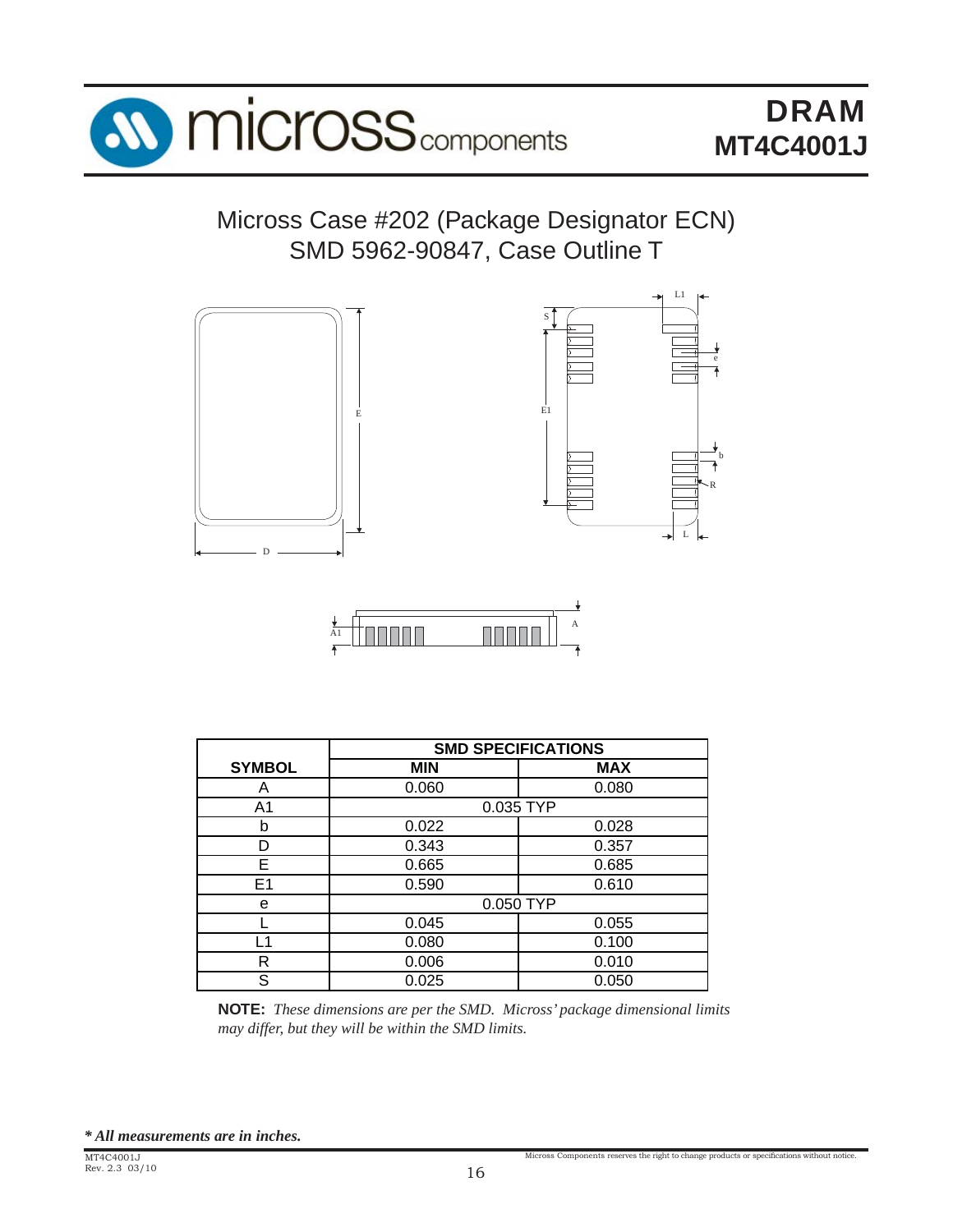

## **MECHANICAL DEFINITION\***

**Micross Case #504 (Package Designator ECJ)**



NOTE: The Difference between the ECJ & ECJA packages is that the ECJA has different lead attach with 5% Sn / 95% Pb solder connection whereas the ECJ package uses compression weld lead attach. Both package's lead material is JEDEC TYPE MO-110 option A 'J' Form Copper material.

|                | <b>MICROSS SPECIFICATIONS</b> |            |  |  |  |  |
|----------------|-------------------------------|------------|--|--|--|--|
| <b>SYMBOL</b>  | <b>MIN</b>                    | <b>MAX</b> |  |  |  |  |
| A              | 0.12                          | 0.14       |  |  |  |  |
| A <sub>1</sub> | 0.035 TYP                     |            |  |  |  |  |
| b              | 0.012 DIA                     | 0.016 DIA  |  |  |  |  |
| b1             | 0.050 TYP                     |            |  |  |  |  |
| b2             | 0.09                          | 0.110      |  |  |  |  |
| D              | 0.665                         | 0.685      |  |  |  |  |
| D <sub>1</sub> | 0.592                         | 0.608      |  |  |  |  |
| F              | 0.345                         | 0.355      |  |  |  |  |
| E1             | 0.300                         | 0.315      |  |  |  |  |
| е              | 0.045                         | 0.055      |  |  |  |  |
|                | 0.055                         | 0.065      |  |  |  |  |

*\*All measurements are in inches.*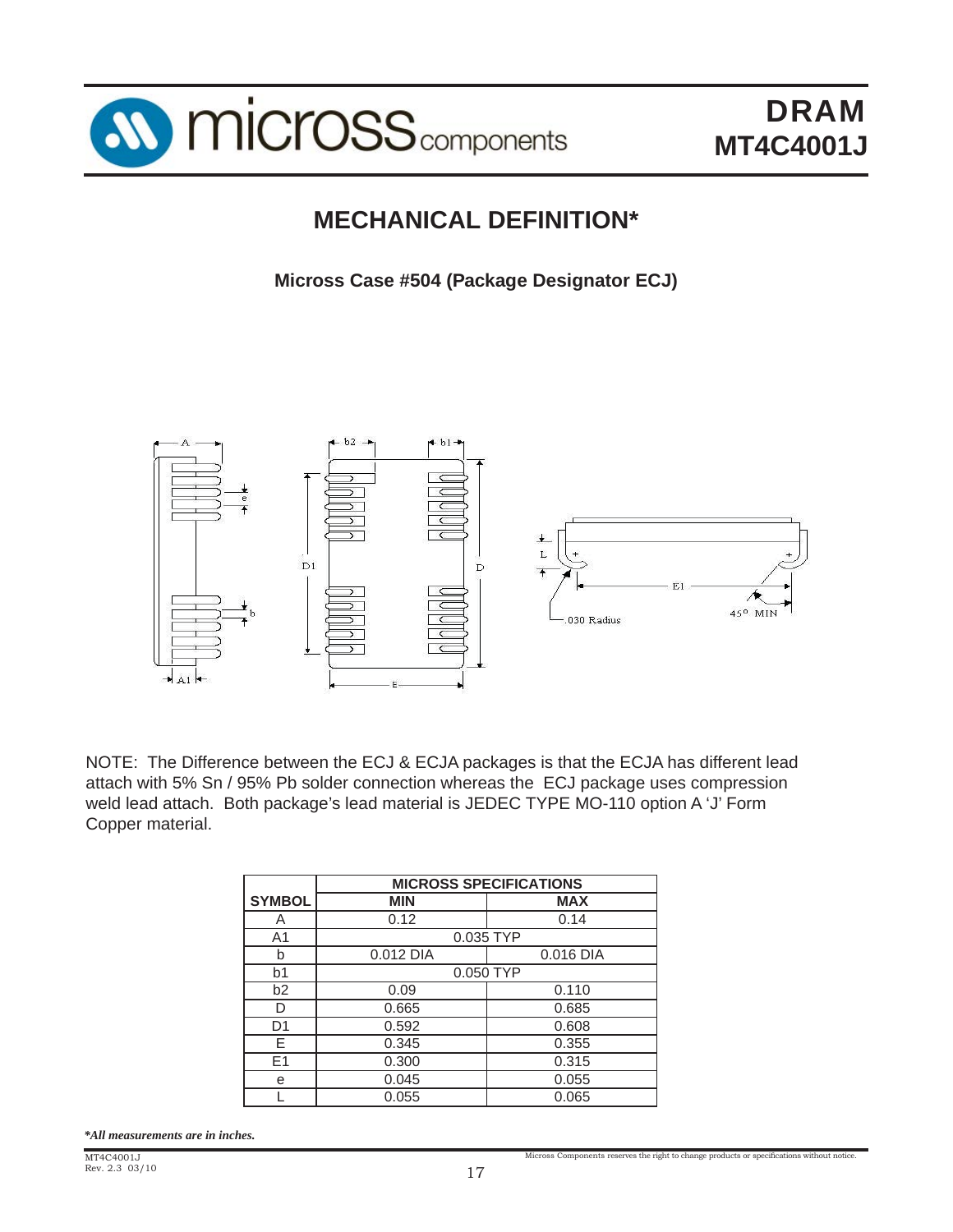

# **MECHANICAL DEFINITION\***

**Micross Case #504A (Package Designator ECJA)**



 NOTE: The Difference between the ECJ & ECJA packages is that the ECJA has different lead attach with 5% Sn / 95% Pb solder connection whereas the ECJ package uses compression weld lead attach. Both package's lead material is JEDEC TYPE MO-110 option A 'J' Form Copper material.

|                | <b>MICROSS SPECIFICATIONS</b> |            |  |  |  |  |  |
|----------------|-------------------------------|------------|--|--|--|--|--|
| <b>SYMBOL</b>  | <b>MIN</b>                    | <b>MAX</b> |  |  |  |  |  |
| A              | 0.12                          | 0.14       |  |  |  |  |  |
| A <sub>1</sub> |                               | 0.035 TYP  |  |  |  |  |  |
| b              | 0.012 DIA                     | 0.016 DIA  |  |  |  |  |  |
| b <sub>1</sub> |                               | 0.050 TYP  |  |  |  |  |  |
| b2             | 0.09                          | 0.110      |  |  |  |  |  |
| D              | 0.665                         | 0.685      |  |  |  |  |  |
| D1             | 0.592                         | 0.608      |  |  |  |  |  |
| F              | 0.345                         | 0.355      |  |  |  |  |  |
| E1             | 0.300<br>0.315                |            |  |  |  |  |  |
| е              | 0.045                         | 0.055      |  |  |  |  |  |
|                | 0.055                         | 0.065      |  |  |  |  |  |

*\*All measurements are in inches.*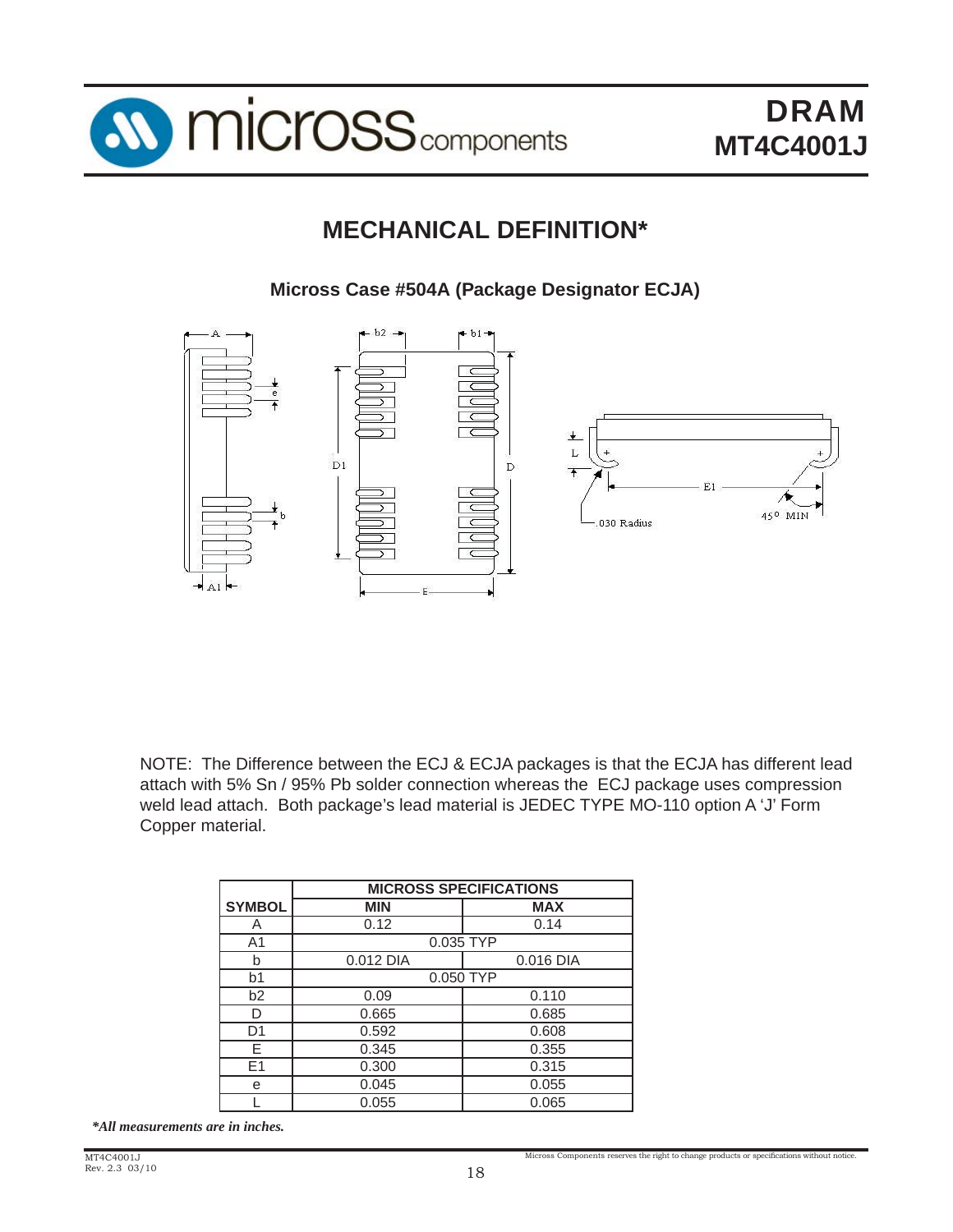

## **MECHANICAL DEFINITION\***

**Micross Case #600 (Package Designator ECG)**



|                | <b>PACKAGE SPECIFICATIONS</b> |            |  |  |  |  |
|----------------|-------------------------------|------------|--|--|--|--|
| <b>SYMBOL</b>  | <b>MIN</b>                    | <b>MAX</b> |  |  |  |  |
| A              | 0.120                         | 0.140      |  |  |  |  |
| A1             | 0.066                         | 0.078      |  |  |  |  |
| b              | 0.022                         | 0.028      |  |  |  |  |
| b <sub>1</sub> | 0.050 TYP                     |            |  |  |  |  |
| b <sub>2</sub> | 0.090                         | 0.110      |  |  |  |  |
| D              | 0.665                         | 0.685      |  |  |  |  |
| D1             | 0.592                         | 0.608      |  |  |  |  |
| Е              | 0.345                         | 0.355      |  |  |  |  |
| E <sub>1</sub> | 0.482                         | 0.498      |  |  |  |  |
| E <sub>2</sub> | 0.442                         | 0.458      |  |  |  |  |
| e              | 0.045<br>0.055                |            |  |  |  |  |
| e1             | 0.014 Dia. TYP                |            |  |  |  |  |
|                | 0.057                         | 0.063      |  |  |  |  |

*\*All measurements are in inches.*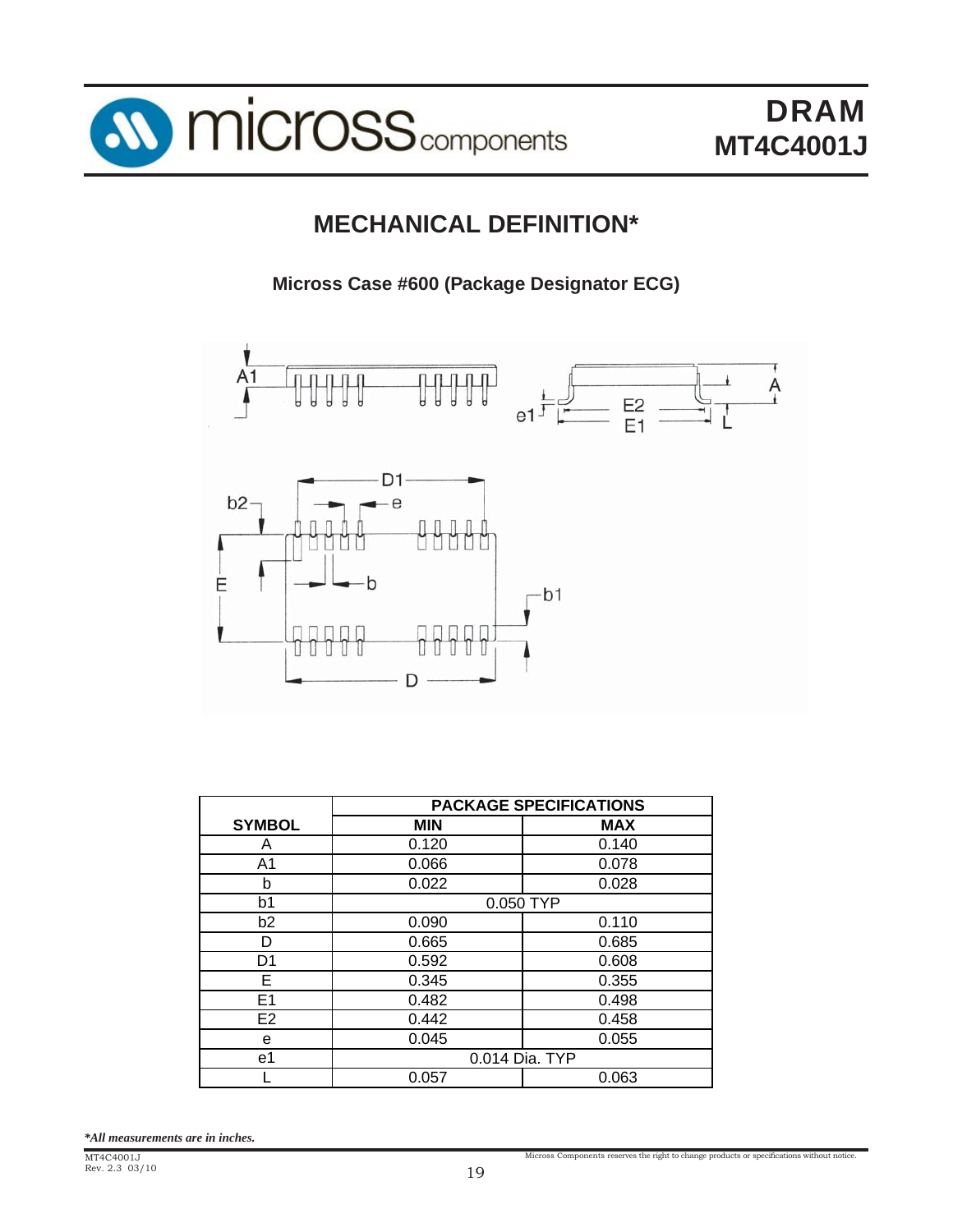

# **ORDERING INFORMATION**

| <b>Device</b> | Package   |          | <b>Process</b> | <b>Device</b> | Package     | Speed ns | Proce          |
|---------------|-----------|----------|----------------|---------------|-------------|----------|----------------|
| <b>Number</b> | Type      | Speed ns |                | <b>Number</b> | <b>Type</b> |          |                |
| MT4C4001J     | CΝ        | - 1      | 1*             | MT4C4001J     |             | - 1      | $/\star$       |
| MT4C4001J     | <b>CN</b> | -8       |                | MT4C4001J     |             | -8       | $\overline{1}$ |
| MT4C4001J     | CΝ        | -10      | 1*             | MT4C4001J     |             | $-10$    | $\overline{1}$ |
| MT4C4001J     | <b>CN</b> | -12      | 1*             | MT4C4001J     |             | -12      | $\overline{1}$ |

| <b>EXAMPLE:</b> M14C4001JCZ-77883C |         |          |                | <b>EXAMPLE: MI4C4001JECN-10/XI</b> |             |          |          |
|------------------------------------|---------|----------|----------------|------------------------------------|-------------|----------|----------|
| <b>Device</b>                      | Package | Speed ns | <b>Process</b> | <b>Device</b>                      | Package     | Speed ns | Proce    |
| <b>Number</b>                      | Type    |          |                | <b>Number</b>                      | <b>Type</b> |          |          |
| MT4C4001J                          | CZ      | -7       | 1*             | MT4C4001J                          | <b>ECN</b>  | -7       | $/\star$ |
| MT4C4001J                          | CZ      | -8       | /*             | MT4C4001J                          | <b>ECN</b>  | -8       | $/\star$ |
| MT4C4001J                          | CZ      | -10      | $\overline{1}$ | MT4C4001J                          | <b>ECN</b>  | $-10$    | $/\star$ |
| MT4C4001J                          | CZ      | $-12$    | /*             | MT4C4001J                          | <b>ECN</b>  | $-12$    | $/\star$ |

#### **EXAMPLE:** MT4C4001JCN-8/883C **EXAMPLE:** MT4C4001JC-12/883C

| <b>Device</b> | Package     | Speed ns | <b>Process</b> |  |
|---------------|-------------|----------|----------------|--|
| <b>Number</b> | <b>Type</b> |          |                |  |
| MT4C4001J     |             | -7       |                |  |
| MT4C4001J     | C           | -8       | /*             |  |
| MT4C4001J     |             | $-10$    |                |  |
| MT4C4001J     |             | -12      | 1÷             |  |

#### **EXAMPLE: MT4C4001JECN-10/XT**

| <b>Device</b><br><b>Number</b> | Package<br><b>Type</b> | Speed ns | <b>Process</b> |
|--------------------------------|------------------------|----------|----------------|
| MT4C4001J                      | <b>ECN</b>             | -7       | 1*             |
| MT4C4001J                      | <b>ECN</b>             | -8       | 1*             |
| MT4C4001J                      | <b>ECN</b>             | $-10$    | /*             |
| MT4C4001J                      | FCN                    | $-12$    | /*             |

| <b>Device</b><br><b>Number</b> | Package<br>Type | Speed ns | <b>Process</b> | <b>Device</b><br><b>Number</b> | Package<br>$T$ ype | Speed ns | Proce           |
|--------------------------------|-----------------|----------|----------------|--------------------------------|--------------------|----------|-----------------|
| MT4C4001J                      | ECJ             | -7       |                | MT4C4001J                      | <b>ECG</b>         | $-7$     | $/\star$        |
| MT4C4001J                      | ECJ             | -8       |                | MT4C4001J                      | <b>ECG</b>         | -8       | $/\star$        |
| MT4C4001J                      | <b>ECJ</b>      | -10      |                | MT4C4001J                      | <b>ECG</b>         | $-10$    | $\overline{1*}$ |
| MT4C4001J                      | ECJ             | -12      | /*             | MT4C4001J                      | <b>ECG</b>         | -12      | $/\star$        |

#### **EXAMPLE:** MT4C4001JECJA-7/IT

| <b>Device</b><br><b>Number</b> | Package<br><b>Type</b> | Speed ns | <b>Process</b> |
|--------------------------------|------------------------|----------|----------------|
| MT4C4001J                      | <b>ECJA</b>            | -7       |                |
| MT4C4001J                      | <b>ECJA</b>            | -8       |                |
| MT4C4001J                      | <b>ECJA</b>            | $-10$    | /*             |
| MT4C4001J                      | EC.JA                  | $-12$    | l÷             |

#### **EXAMPLE:** MT4C4001JECJ-7/IT **EXAMPLE:** MT4C4001JECG-12/IT

| <b>Device</b><br><b>Number</b> | Package<br><b>Type</b> | Speed ns | <b>Process</b> |
|--------------------------------|------------------------|----------|----------------|
| MT4C4001J                      | <b>ECG</b>             | -7       | /*             |
| MT4C4001J                      | <b>ECG</b>             | -8       | 1*             |
| MT4C4001J                      | <b>ECG</b>             | $-10$    | 1*             |
| MT4C4001J                      | <b>ECG</b>             | $-12$    | 1*             |

#### **\*AVAILABLE PROCESSES Temperature**

 $IT = Industrial Temperature Range$  $XT = Extended Temperature Range$  $883C =$  Full Military Processing

C to  $+85^{\circ}$ C C to  $+125$ <sup>o</sup>C C to  $+125$ <sup>o</sup>C

Micross Components reserves the right to change products or specifications without notice.